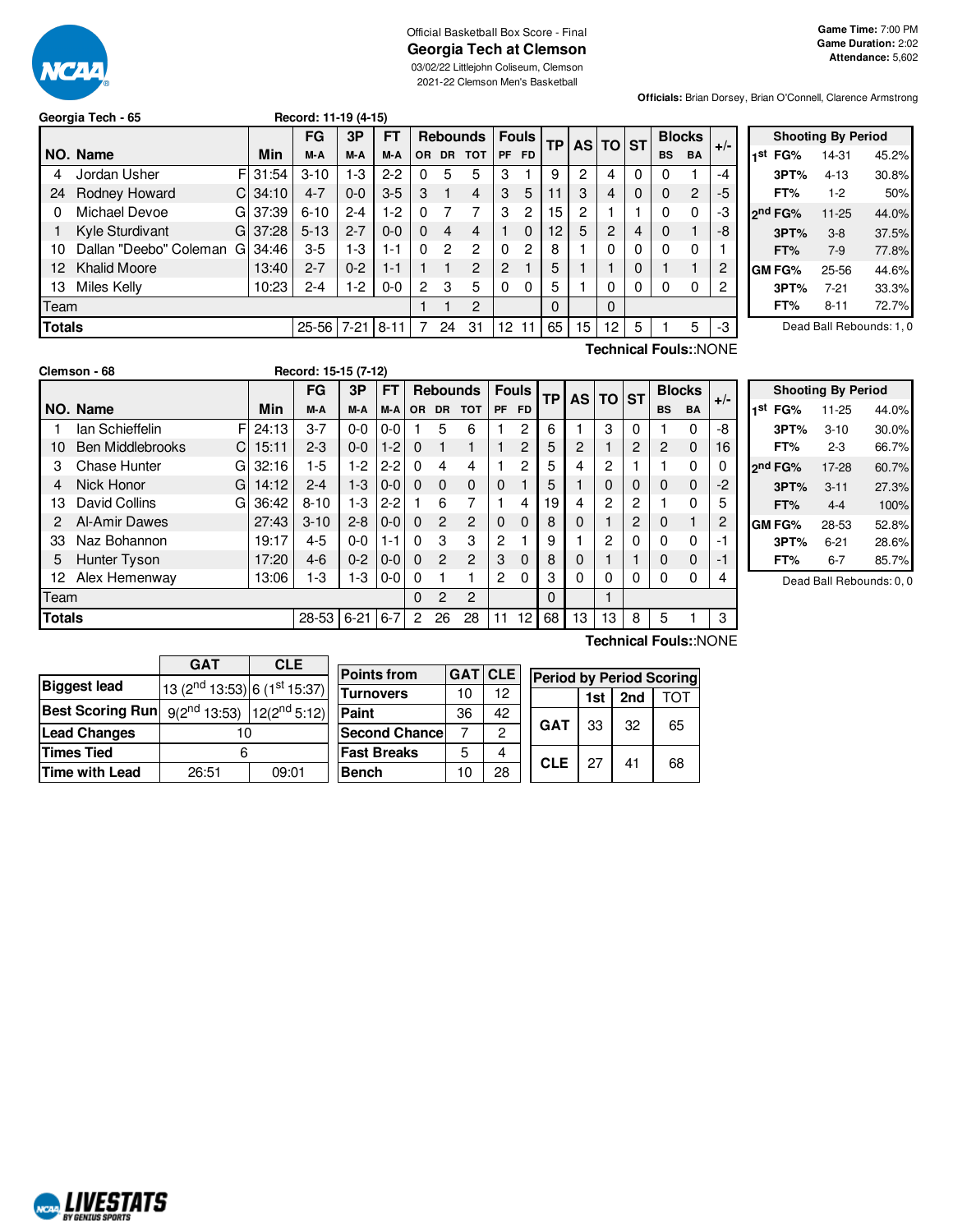

# **Georgia Tech at Clemson**

**Officials:** Brian Dorsey, Brian O'Connell, Clarence Armstrong

### **Period 1**

| <b>Quarter Starters:</b><br><b>CLE</b> | 1 Schieffelin I                                                                             | 3 Hunter C     | 4 Honor N    |               | 10 Middlebrooks B                                                           | 13 Collins D |
|----------------------------------------|---------------------------------------------------------------------------------------------|----------------|--------------|---------------|-----------------------------------------------------------------------------|--------------|
| <b>GAT</b>                             | 0 Devoe M                                                                                   | 1 Sturdivant K | 4 Usher J    |               | 10 Coleman D                                                                | 24 Howard R  |
|                                        |                                                                                             |                |              |               |                                                                             |              |
| <b>Game Time</b><br>20:00              | <b>CLE</b>                                                                                  |                | <b>Score</b> | Diff          |                                                                             | <b>GAT</b>   |
| 19:35                                  | 10 MIDDLEBROOKS B jumpball lost<br>10 MIDDLEBROOKS B steal (1)                              |                |              |               | 24 HOWARD R jumpball won<br>4 USHER J turnover lost ball (1)                |              |
| 19:29                                  | 3 HUNTER C 2pt FG from turnover in the paint, layup missed                                  |                |              |               |                                                                             |              |
| 19:27                                  |                                                                                             |                |              |               |                                                                             |              |
| 19:23                                  |                                                                                             |                |              |               | 1 STURDIVANT K defensive rebound (1)                                        |              |
| 19:20                                  |                                                                                             |                |              |               | 0 DEVOE M 3pt FG, jump shot missed                                          |              |
| 18:54                                  | 10 MIDDLEBROOKS B defensive rebound (1)<br>13 COLLINS D 2pt FG in the paint, layup made (2) |                | $2 - 0$      | $\mathbf{2}$  |                                                                             |              |
| 18:36                                  |                                                                                             |                | $2 - 2$      | 0             | 1 STURDIVANT K 2pt FG in the paint, layup made (2)                          |              |
| 18:36                                  |                                                                                             |                |              |               | 24 HOWARD R assist (1)                                                      |              |
| 18:09                                  | 10 MIDDLEBROOKS B 2pt FG in the paint, layup made (2)                                       |                | $4 - 2$      | $\mathbf{2}$  |                                                                             |              |
| 18:09                                  |                                                                                             |                |              |               |                                                                             |              |
|                                        | 13 COLLINS D assist (1)<br>10 MIDDLEBROOKS B foul drawn (1)                                 |                |              |               | 24 HOWARD R foul shooting (1 - 1)                                           |              |
| 18:09<br>18:08                         | 10 MIDDLEBROOKS B free throw 1 - 1 missed                                                   |                |              |               |                                                                             |              |
| 18:06                                  |                                                                                             |                |              |               |                                                                             |              |
|                                        |                                                                                             |                | $4 - 4$      | 0             | 0 DEVOE M defensive rebound (1)                                             |              |
| 17:57                                  |                                                                                             |                |              |               | 0 DEVOE M 2pt FG in the paint, layup made (2)                               |              |
| 17:57                                  |                                                                                             |                |              |               | 1 STURDIVANT K assist (1)                                                   |              |
| 17:28<br>17:25                         | 1 SCHIEFFELIN I 2pt FG in the paint, hook shot missed                                       |                |              |               |                                                                             |              |
|                                        |                                                                                             |                | $4 - 6$      | $-2$          | 4 USHER J defensive rebound (1)                                             |              |
| 17:07                                  |                                                                                             |                |              |               | 24 HOWARD R 2pt FG in the paint, jump shot made (2)<br>4 USHER J assist (1) |              |
| 17:07                                  |                                                                                             |                |              | $\mathbf{1}$  |                                                                             |              |
| 16:36<br>16:36                         | 13 COLLINS D 3pt FG, jump shot made (5)                                                     |                | $7-6$        |               |                                                                             |              |
| 16:29                                  | 4 HONOR N assist (1)                                                                        |                |              |               | 24 HOWARD R 2pt FG in the paint, layup blocked                              |              |
| 16:29                                  | 10 MIDDLEBROOKS B block (1)                                                                 |                |              |               |                                                                             |              |
| 16:26                                  | 1 SCHIEFFELIN I defensive rebound (1)                                                       |                |              |               |                                                                             |              |
| 16:04                                  | 4 HONOR N 3pt FG, jump shot made (3)                                                        |                | $10-6$       | 4             |                                                                             |              |
| 16:04                                  | 10 MIDDLEBROOKS B assist (1)                                                                |                |              |               |                                                                             |              |
| 15:46                                  |                                                                                             |                |              |               | 24 HOWARD R 2pt FG in the paint, layup missed                               |              |
| 15:44                                  | 1 SCHIEFFELIN I defensive rebound (2)                                                       |                |              |               |                                                                             |              |
| 15:37                                  | 13 COLLINS D 2pt FG in the paint, layup made (7)                                            |                | $12-6$       | 6             |                                                                             |              |
| 15:26                                  |                                                                                             |                | $12-9$       | 3             | 4 USHER J 3pt FG, jump shot made (3)                                        |              |
| 15:26                                  |                                                                                             |                |              |               | 1 STURDIVANT K assist (2)                                                   |              |
| 14:58                                  | 3 HUNTER C 3pt FG, jump shot missed                                                         |                |              |               |                                                                             |              |
| 14:53                                  |                                                                                             |                |              |               | 1 STURDIVANT K defensive rebound (2)                                        |              |
| 14:38                                  |                                                                                             |                |              |               | 10 COLEMAN D 3pt FG, jump shot missed                                       |              |
| 14:36                                  | 3 HUNTER C defensive rebound (1)                                                            |                |              |               |                                                                             |              |
| 14:32                                  |                                                                                             |                |              | Timeout media |                                                                             |              |
| 14:32                                  | 4 HONOR N substitution out                                                                  |                |              |               |                                                                             |              |
| 14:32                                  | 10 MIDDLEBROOKS B substitution out                                                          |                |              |               |                                                                             |              |
| 14:32                                  | 2 DAWES A substitution in                                                                   |                |              |               |                                                                             |              |
| 14:32                                  | 33 BOHANNON N substitution in                                                               |                |              |               |                                                                             |              |
| 14:32                                  |                                                                                             |                |              |               | 12 MOORE K substitution in                                                  |              |
| 14:32                                  |                                                                                             |                |              |               | 10 COLEMAN D substitution out                                               |              |
|                                        |                                                                                             |                |              |               |                                                                             |              |

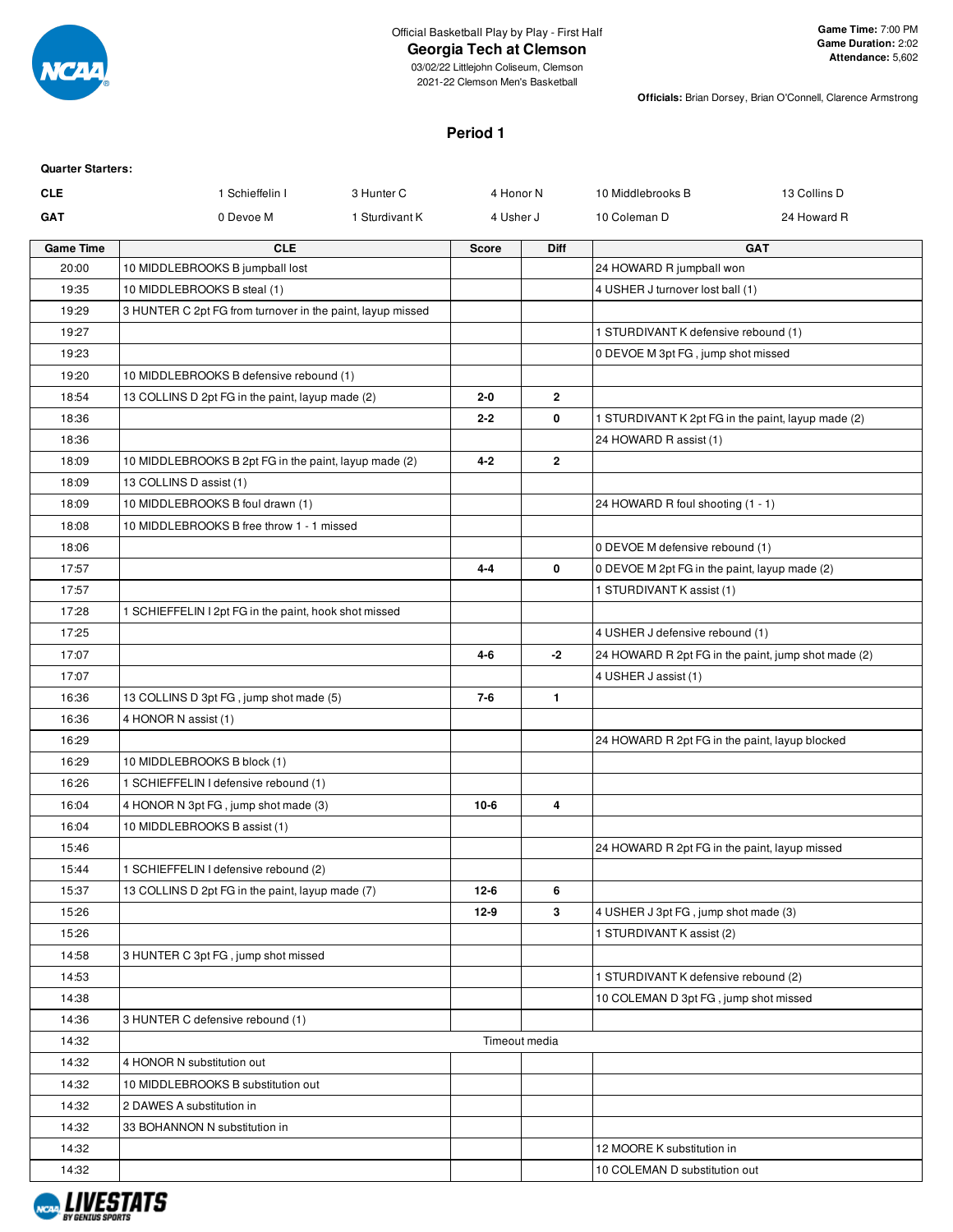

### Official Basketball Play by Play - First Half

**Georgia Tech at Clemson**

**Officials:** Brian Dorsey, Brian O'Connell, Clarence Armstrong

| <b>Game Time</b> | <b>CLE</b>                                                  | <b>Score</b>  | Diff           | <b>GAT</b>                                                      |
|------------------|-------------------------------------------------------------|---------------|----------------|-----------------------------------------------------------------|
| 14:23            | 33 BOHANNON N turnover lost ball (1)                        |               |                |                                                                 |
| 13:59            |                                                             |               |                | 1 STURDIVANT K 3pt FG from turnover, jump shot missed           |
| 13:55            | 3 HUNTER C defensive rebound (2)                            |               |                |                                                                 |
| 13:47            | 1 SCHIEFFELIN I 2pt FG in the paint, layup made (2)         | $14-9$        | 5              |                                                                 |
| 13:29            |                                                             | $14 - 12$     | $\overline{2}$ | 1 STURDIVANT K 3pt FG, jump shot made (5)                       |
| 13:29            |                                                             |               |                | 12 MOORE K assist (1)                                           |
| 13:04            | 3 HUNTER C 2pt FG outside the paint, jump shot missed       |               |                |                                                                 |
| 13:02            | 1 SCHIEFFELIN I offensive rebound (3)                       |               |                |                                                                 |
| 12:42            | turnover shot clock (2)                                     |               |                |                                                                 |
| 12:42            |                                                             |               |                | 24 HOWARD R substitution out                                    |
| 12:42            |                                                             |               |                | 10 COLEMAN D substitution in                                    |
| 12:30            |                                                             |               |                | 12 MOORE K 2pt FG from turnover in the paint, layup blocked     |
| 12:30            | 13 COLLINS D block (1)                                      |               |                |                                                                 |
| 12:24            | 33 BOHANNON N defensive rebound (1)                         |               |                |                                                                 |
| 12:15            | 13 COLLINS D 2pt FG in the paint, layup made (9)            | 16-12         | 4              |                                                                 |
| 12:01            |                                                             |               |                | 4 USHER J 2pt FG in the paint, layup missed                     |
| 11:59            |                                                             |               |                | 12 MOORE K offensive rebound (1)                                |
| 11:58            |                                                             | 16-14         | $\overline{2}$ | 12 MOORE K 2pt FG second chance in the paint, layup made<br>(2) |
| 11:33            | 13 COLLINS D 3pt FG, jump shot missed                       |               |                |                                                                 |
| 11:31            |                                                             |               |                | 4 USHER J defensive rebound (2)                                 |
| 11:11            |                                                             |               |                | 4 USHER J 2pt FG in the paint, layup blocked                    |
| 11:11            | 3 HUNTER C block (1)                                        |               |                |                                                                 |
| 11:11            |                                                             |               |                | offensive rebound (7)                                           |
| 11:02            |                                                             | Timeout media |                |                                                                 |
| 11:02            | 1 SCHIEFFELIN I substitution out                            |               |                |                                                                 |
| 11:02            | 3 HUNTER C substitution out                                 |               |                |                                                                 |
| 11:02            | 4 HONOR N substitution in                                   |               |                |                                                                 |
| 11:02            | 5 TYSON H substitution in                                   |               |                |                                                                 |
| 11:02            |                                                             |               |                | 4 USHER J substitution out                                      |
| 11:02            |                                                             |               |                | 13 KELLY M substitution in                                      |
| 10:57            |                                                             | 16-16         | 0              | 0 DEVOE M 2pt FG second chance in the paint, layup made (4)     |
| 10:57            |                                                             |               |                | 1 STURDIVANT K assist (3)                                       |
| 10:38            | 13 COLLINS D foul drawn (1)                                 |               |                | 1 STURDIVANT K foul shooting (1 - 2)                            |
| 10:38            | 13 COLLINS D free throw 1 - 2 made (10)                     | 17-16         | $\mathbf{1}$   |                                                                 |
| 10:38            | 13 COLLINS D free throw 2 - 2 made (11)                     | 18-16         | $\mathbf{2}$   |                                                                 |
| 10:09            |                                                             | 18-19         | -1             | 13 KELLY M 3pt FG, jump shot made (3)                           |
| 10:09            |                                                             |               |                | 1 STURDIVANT K assist (4)                                       |
| 09:47            | 5 TYSON H 3pt FG, jump shot missed                          |               |                |                                                                 |
| 09:44            |                                                             |               |                | 13 KELLY M defensive rebound (1)                                |
| 09:28            | 4 HONOR N foul drawn (1)                                    |               |                | 12 MOORE K foul offensive (1 - 3)                               |
| 09:28            |                                                             |               |                | 12 MOORE K turnover offensive (1)                               |
| 09:16            | 2 DAWES A 3pt FG from turnover, jump shot missed            |               |                |                                                                 |
| 09:14            |                                                             |               |                | 12 MOORE K defensive rebound (2)                                |
| 09:09            | 13 COLLINS D steal (1)                                      |               |                | 1 STURDIVANT K turnover lost ball (1)                           |
| 08:59            | 2 DAWES A 2pt FG from turnover in the paint, layup made (2) | 20-19         | $\mathbf{1}$   |                                                                 |
| 08:46            |                                                             |               |                | 13 KELLY M 3pt FG, jump shot missed                             |
| 08:44            | 13 COLLINS D defensive rebound (1)                          |               |                |                                                                 |
| 08:40            | 13 COLLINS D turnover bad pass (1)                          |               |                |                                                                 |

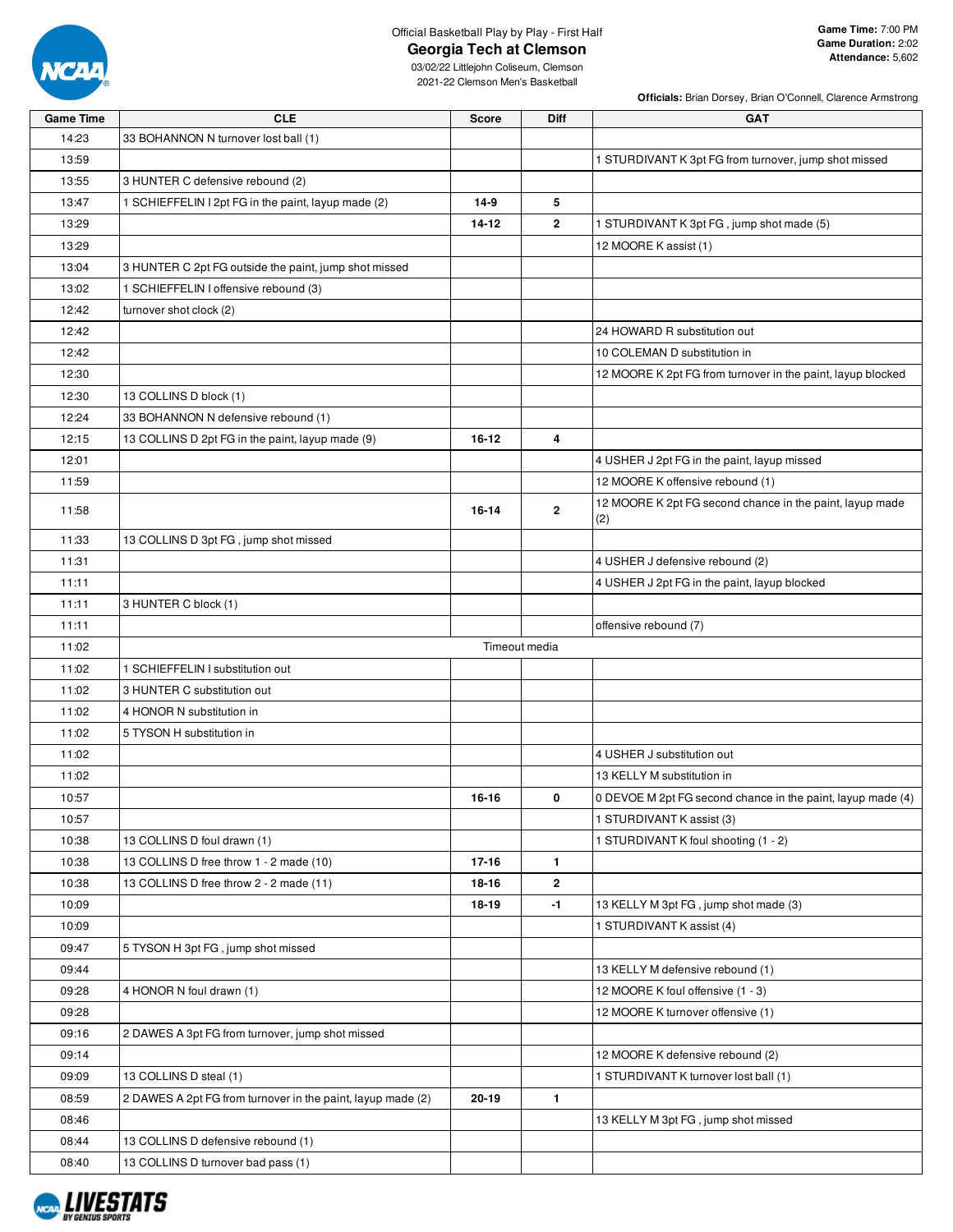

### Official Basketball Play by Play - First Half **Georgia Tech at Clemson**

**Officials:** Brian Dorsey, Brian O'Connell, Clarence Armstrong

| <b>Game Time</b> | <b>CLE</b>                                                                | <b>Score</b> | Diff          | <b>GAT</b>                                                            |
|------------------|---------------------------------------------------------------------------|--------------|---------------|-----------------------------------------------------------------------|
| 08:39            |                                                                           |              |               | 1 STURDIVANT K substitution out                                       |
| 08:39            |                                                                           |              |               | 12 MOORE K substitution out                                           |
| 08:39            |                                                                           |              |               | 4 USHER J substitution in                                             |
| 08:39            |                                                                           |              |               | 24 HOWARD R substitution in                                           |
| 08:17            |                                                                           | 20-22        | -2            | 10 COLEMAN D 3pt FG from turnover, jump shot made (3)                 |
| 08:17            |                                                                           |              |               | 13 KELLY M assist (1)                                                 |
| 07:59            | 4 HONOR N 3pt FG, jump shot missed                                        |              |               |                                                                       |
| 07:57            |                                                                           |              |               | defensive rebound (10)                                                |
| 07:57            |                                                                           |              | Timeout media |                                                                       |
| 07:57            | 5 TYSON H substitution out                                                |              |               |                                                                       |
| 07:57            | 13 COLLINS D substitution out                                             |              |               |                                                                       |
| 07:57            | 1 SCHIEFFELIN I substitution in                                           |              |               |                                                                       |
| 07:57            | 3 HUNTER C substitution in                                                |              |               |                                                                       |
| 07:32            |                                                                           | 20-24        | -4            | 0 DEVOE M 2pt FG in the paint, jump shot made (6)                     |
| 07:13            | 2 DAWES A 3pt FG, jump shot missed                                        |              |               |                                                                       |
| 07:11            |                                                                           |              |               | 10 COLEMAN D defensive rebound (1)                                    |
|                  |                                                                           |              |               |                                                                       |
| 07:04            |                                                                           |              |               | 0 DEVOE M 3pt FG, jump shot missed                                    |
| 07:02            |                                                                           |              |               | 24 HOWARD R offensive rebound (1)                                     |
| 06:57            |                                                                           |              |               | 4 USHER J 2pt FG second chance outside the paint, jump shot<br>missed |
| 06:56            | 33 BOHANNON N defensive rebound (2)                                       |              |               |                                                                       |
| 06:52            | 33 BOHANNON N foul offensive (1 - 1)                                      |              |               | 10 COLEMAN D foul drawn (1)                                           |
| 06:52            | 33 BOHANNON N turnover offensive (2)                                      |              |               |                                                                       |
| 06:52            | 33 BOHANNON N substitution out                                            |              |               |                                                                       |
| 06:52            | 5 TYSON H substitution in                                                 |              |               |                                                                       |
| 06:37            | 2 DAWES A steal (1)                                                       |              |               | 24 HOWARD R turnover bad pass (1)                                     |
| 06:28            | 3 HUNTER C 2pt FG from turnover outside the paint, jump shot<br>missed    |              |               |                                                                       |
| 06:25            |                                                                           |              |               | 0 DEVOE M defensive rebound (2)                                       |
| 06:07            |                                                                           |              |               | 4 USHER J turnover bad pass (2)                                       |
| 06:07            | 4 HONOR N substitution out                                                |              |               |                                                                       |
| 06:07            | 12 HEMENWAY A substitution in                                             |              |               |                                                                       |
| 06:07            |                                                                           |              |               | 10 COLEMAN D substitution out                                         |
| 06:07            |                                                                           |              |               | 13 KELLY M substitution out                                           |
| 06:07            |                                                                           |              |               | 1 STURDIVANT K substitution in                                        |
| 06:07            |                                                                           |              |               | 12 MOORE K substitution in                                            |
| 05:48            | 5 TYSON H 2pt FG from turnover outside the paint, jump shot<br>made $(2)$ | 22-24        | -2            |                                                                       |
| 05:19            |                                                                           | 22-26        | -4            | 24 HOWARD R 2pt FG in the paint, layup made (4)                       |
| 05:19            |                                                                           |              |               | 4 USHER J assist (2)                                                  |
| 05:19            | 12 HEMENWAY A foul shooting (1 - 2)                                       |              |               | 24 HOWARD R foul drawn (1)                                            |
| 05:19            |                                                                           |              |               | 24 HOWARD R free throw 1 - 1 missed                                   |
| 05:18            | 5 TYSON H defensive rebound (1)                                           |              |               |                                                                       |
| 05:04            | 1 SCHIEFFELIN I turnover lost ball (1)                                    |              |               | 1 STURDIVANT K steal (1)                                              |
| 04:58            |                                                                           |              |               | 1 STURDIVANT K 3pt FG from turnover, jump shot missed                 |
| 04:54            | 12 HEMENWAY A defensive rebound (1)                                       |              |               |                                                                       |
| 04:40            | 5 TYSON H turnover bad pass (1)                                           |              |               |                                                                       |
| 04:39            | 5 TYSON H substitution out                                                |              |               |                                                                       |
| 04:39            | 13 COLLINS D substitution in                                              |              |               |                                                                       |
| 04:20            |                                                                           |              |               | 4 USHER J 3pt FG from turnover, jump shot missed                      |
|                  |                                                                           |              |               |                                                                       |

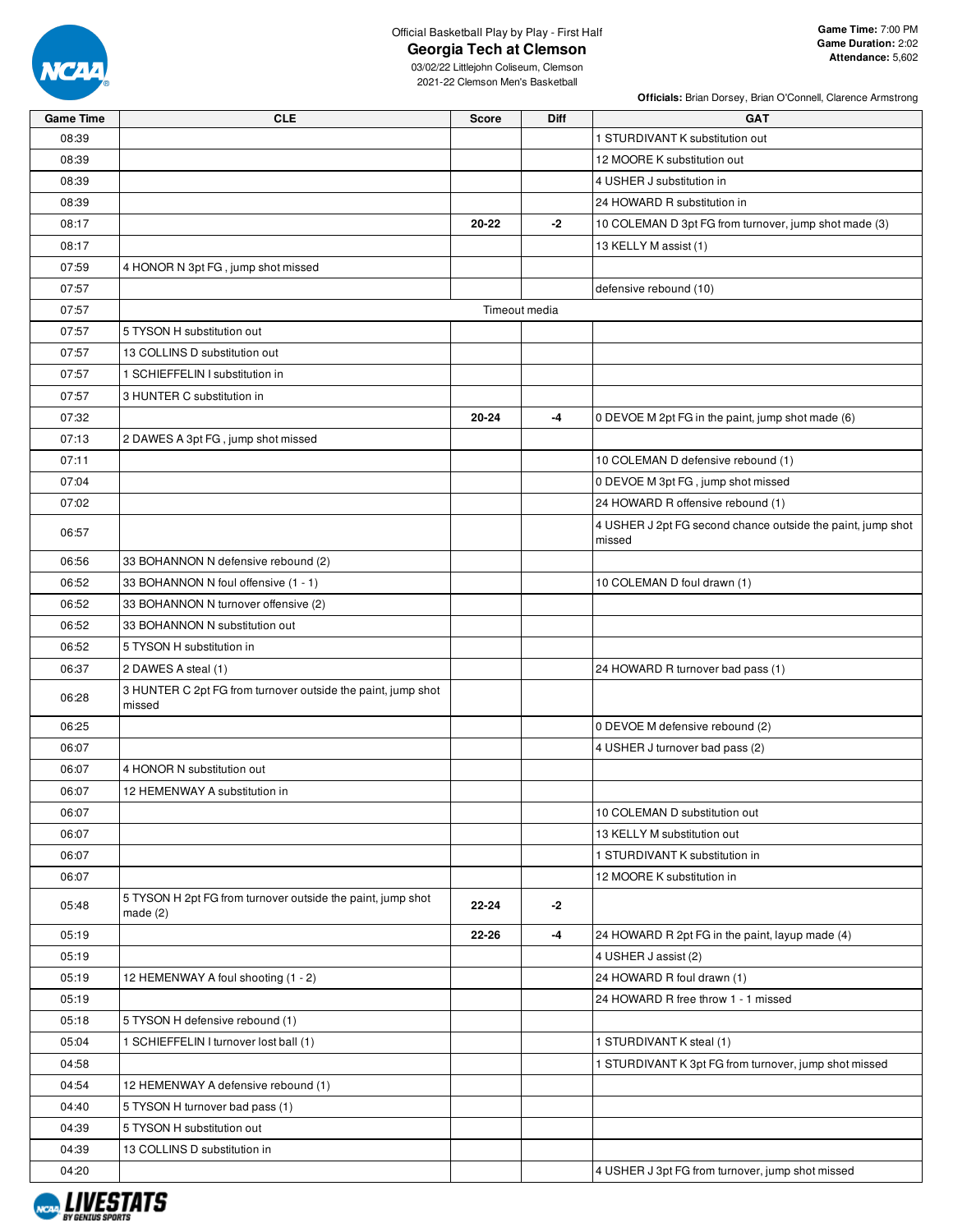

# Official Basketball Play by Play - First Half

**Georgia Tech at Clemson**

**Officials:** Brian Dorsey, Brian O'Connell, Clarence Armstrong

| <b>Game Time</b> | <b>CLE</b>                                                                    | <b>Score</b> | Diff          | <b>GAT</b>                                                   |
|------------------|-------------------------------------------------------------------------------|--------------|---------------|--------------------------------------------------------------|
| 04:18            | 13 COLLINS D defensive rebound (2)                                            |              |               |                                                              |
| 04:16            | 13 COLLINS D turnover bad pass (2)                                            |              |               |                                                              |
| 04:15            | 1 SCHIEFFELIN I substitution out                                              |              |               |                                                              |
| 04:15            | 10 MIDDLEBROOKS B substitution in                                             |              |               |                                                              |
| 04:15            |                                                                               |              |               | 4 USHER J substitution out                                   |
| 04:15            |                                                                               |              |               | 10 COLEMAN D substitution in                                 |
| 04:04            |                                                                               | 22-28        | -6            | 12 MOORE K 2pt FG from turnover in the paint, layup made (4) |
| 04:04            |                                                                               |              |               | 24 HOWARD R assist (2)                                       |
| 04:04            | 12 HEMENWAY A foul shooting (2 - 3)                                           |              |               | 12 MOORE K foul drawn (1)                                    |
| 04:04            |                                                                               | 22-29        | $-7$          | 12 MOORE K free throw 1 - 1 made (5)                         |
| 03:53            | 12 HEMENWAY A 3pt FG, jump shot made (3)                                      | 25-29        | $-4$          |                                                              |
| 03:53            | 3 HUNTER C assist (1)                                                         |              |               |                                                              |
| 03:36            | 13 COLLINS D steal (2)                                                        |              |               | 24 HOWARD R turnover bad pass (2)                            |
| 03:32            | 13 COLLINS D 2pt FG fast break from turnover in the paint,<br>dunk, made (13) | 27-29        | $-2$          |                                                              |
| 03:12            |                                                                               |              |               | 10 COLEMAN D 3pt FG, jump shot missed                        |
| 03:10            | 2 DAWES A defensive rebound (1)                                               |              |               |                                                              |
| 03:02            | 2 DAWES A 2pt FG in the paint, layup blocked                                  |              |               |                                                              |
| 03:02            |                                                                               |              |               | 12 MOORE K block (1)                                         |
| 02:59            |                                                                               |              |               | 0 DEVOE M defensive rebound (3)                              |
| 02:52            |                                                                               |              | Timeout media |                                                              |
| 02:52            | 10 MIDDLEBROOKS B substitution out                                            |              |               |                                                              |
| 02:52            | 1 SCHIEFFELIN I substitution in                                               |              |               |                                                              |
| 02:52            |                                                                               |              |               | 0 DEVOE M substitution out                                   |
| 02:52            |                                                                               |              |               | 24 HOWARD R substitution out                                 |
| 02:52            |                                                                               |              |               | 4 USHER J substitution in                                    |
| 02:52            |                                                                               |              |               | 13 KELLY M substitution in                                   |
| 02:37            |                                                                               | 27-31        | $-4$          | 4 USHER J 2pt FG in the paint, jump shot made (5)            |
| 02:15            | 1 SCHIEFFELIN I 2pt FG in the paint, dunk, missed                             |              |               |                                                              |
| 02:12            |                                                                               |              |               | 4 USHER J defensive rebound (3)                              |
| 02:07            |                                                                               |              |               | 1 STURDIVANT K 3pt FG, jump shot missed                      |
| 02:02            | 1 SCHIEFFELIN I defensive rebound (4)                                         |              |               |                                                              |
| 02:03            | Timeout 30 Sec                                                                |              |               |                                                              |
| 01:43            | 2 DAWES A 3pt FG, jump shot missed                                            |              |               |                                                              |
| 01:40            |                                                                               |              |               | 1 STURDIVANT K defensive rebound (3)                         |
| 01:20            |                                                                               |              |               | 12 MOORE K 2pt FG outside the paint, jump shot missed        |
| 01:18            | 1 SCHIEFFELIN I defensive rebound (5)                                         |              |               |                                                              |
| 01:20            | 1 SCHIEFFELIN I foul drawn (1)                                                |              |               | 4 USHER J foul personal (1 - 4)                              |
| 01:20            |                                                                               |              |               | 4 USHER J substitution out                                   |
| 01:20            |                                                                               |              |               | 12 MOORE K substitution out                                  |
| 01:20            |                                                                               |              |               | 0 DEVOE M substitution in                                    |
| 01:20            |                                                                               |              |               | 24 HOWARD R substitution in                                  |
| 01:03            | 1 SCHIEFFELIN I 2pt FG in the paint, layup missed                             |              |               |                                                              |
| 00:59            |                                                                               |              |               | 13 KELLY M defensive rebound (2)                             |
| 00:55            |                                                                               |              |               | Timeout 30 Sec                                               |
| 00:55            | 12 HEMENWAY A substitution out                                                |              |               |                                                              |
| 00:55            | 5 TYSON H substitution in                                                     |              |               |                                                              |
| 00:38            | 13 COLLINS D foul personal (1 - 4)                                            |              |               | 0 DEVOE M foul drawn (1)                                     |
| 00:17            |                                                                               |              |               | 1 STURDIVANT K 2pt FG outside the paint, hook shot blocked   |

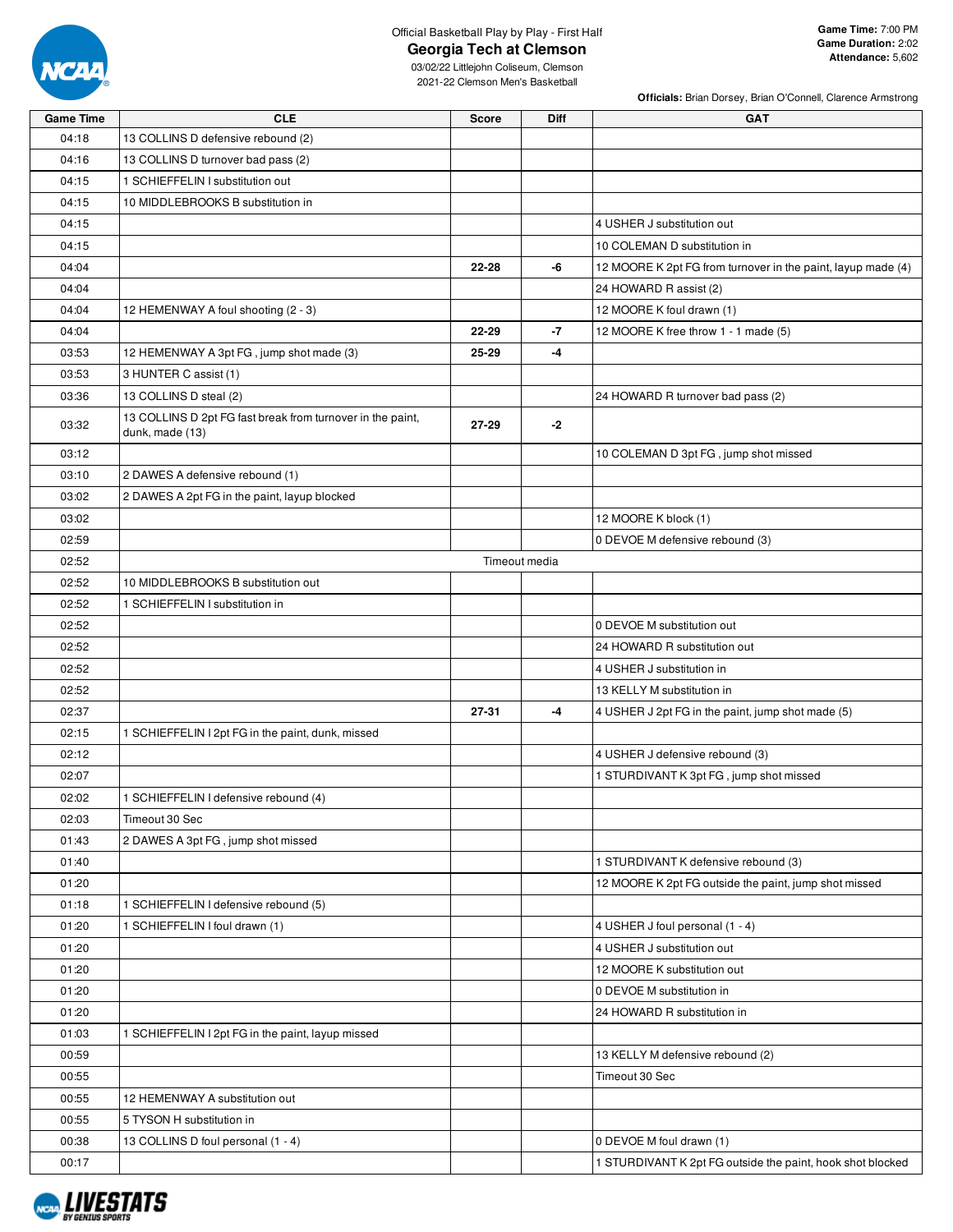

### Official Basketball Play by Play - First Half

**Georgia Tech at Clemson**

**Game Time:** 7:00 PM **Game Duration:** 2:02 **Attendance:** 5,602

03/02/22 Littlejohn Coliseum, Clemson 2021-22 Clemson Men's Basketball

**Officials:** Brian Dorsey, Brian O'Connell, Clarence Armstrong

| <b>Game Time</b> | <b>CLE</b>                       | <b>Score</b>         | <b>Diff</b> | <b>GAT</b>                                                   |
|------------------|----------------------------------|----------------------|-------------|--------------------------------------------------------------|
| 00:17            | SCHIEFFELIN I block (1)          |                      |             |                                                              |
| 00:14            |                                  |                      |             | 13 KELLY M offensive rebound (3)                             |
| 00:14            |                                  | 27-33                | -6          | 13 KELLY M 2pt FG second chance in the paint, layup made (5) |
| 00:03            | 2 DAWES A turnover lost ball (1) |                      |             | 1 STURDIVANT K steal (2)                                     |
|                  |                                  | <b>END OF PERIOD</b> |             |                                                              |
|                  |                                  | <b>CLE 27-33 GAT</b> |             |                                                              |
|                  |                                  |                      |             |                                                              |

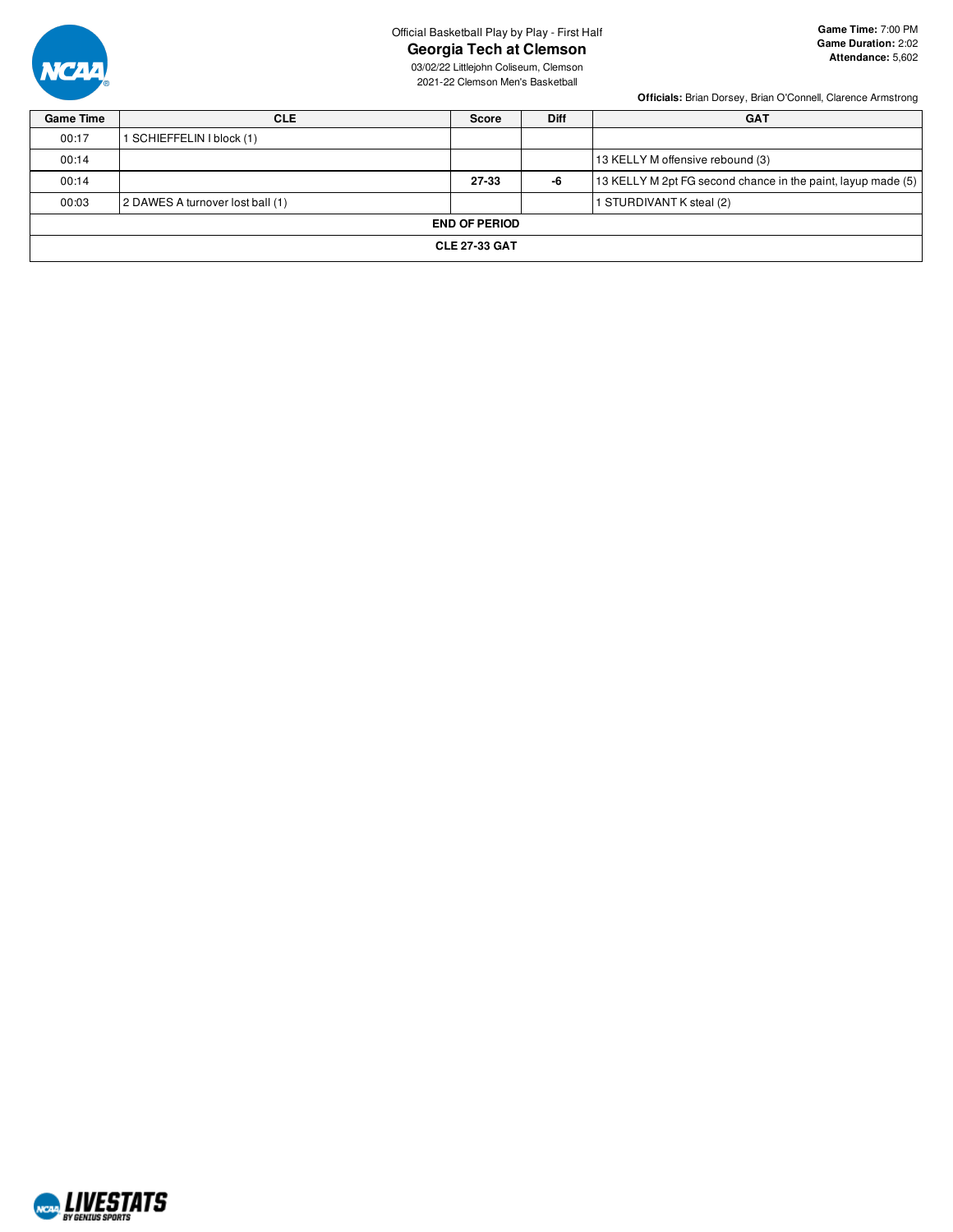

# Official Basketball Box Score - First Half **Georgia Tech at Clemson**

03/02/22 Littlejohn Coliseum, Clemson 2021-22 Clemson Men's Basketball

**Officials:** Brian Dorsey, Brian O'Connell, Clarence Armstrong

# **Georgia Tech - 33**

|               |                        |   |       | FG      | 3P       | FΤ      |                |           | <b>Rebounds</b> |    | <b>Fouls</b> | <b>TP</b> |    | AS TO ST |   |              | <b>Blocks</b> | $+/-$ |
|---------------|------------------------|---|-------|---------|----------|---------|----------------|-----------|-----------------|----|--------------|-----------|----|----------|---|--------------|---------------|-------|
|               | NO. Name               |   | Min   | M-A     | M-A      | M-A     | <b>OR</b>      | <b>DR</b> | <b>TOT</b>      | PF | FD.          |           |    |          |   | <b>BS</b>    | <b>BA</b>     |       |
| 4             | Jordan Usher           | F | 14:54 | $2-6$   | $1-2$    | $0-0$   | 0              | З         | 3               |    | 0            | 5         | 2  | 2        | 0 | 0            |               | 5     |
| 24            | Rodney Howard          | С | 14:25 | $2 - 4$ | $0 - 0$  | $0 - 1$ |                |           |                 |    |              | 4         | 2  | 2        | 0 | 0            |               | 3     |
| 0             | Michael Devoe          | G | 18:28 | $3-5$   | $0 - 2$  | $0-0$   | 0              | 3         | 3               | 0  |              | 6         | 0  | 0        | 0 | $\mathbf{0}$ | 0             | 4     |
|               | Kyle Sturdivant        | G | 17:28 | $2-6$   | $1-4$    | $0 - 0$ | 0              | 3         | 3               |    | 0            | 5         | 4  |          | 2 | $\Omega$     |               |       |
| 10            | Dallan "Deebo" Coleman | G | 16:18 | 1-3     | 1-3      | $0 - 0$ | O              |           |                 | 0  |              | 3         | 0  | 0        | 0 | 0            | 0             | 5     |
| $12^{\circ}$  | <b>Khalid Moore</b>    |   | 10:40 | $2 - 4$ | $0 - 0$  | $1 - 1$ |                |           | 2               |    |              | 5         |    |          | 0 |              |               | 2     |
| 13            | Miles Kelly            |   | 07:47 | $2 - 3$ | $1-2$    | $0-0$   |                | 2         | 3               | 0  | 0            | 5         |    | 0        | 0 | 0            | 0             | 10    |
| Team          |                        |   |       |         |          |         | $\overline{2}$ |           |                 | 0  |              | $\Omega$  |    |          |   |              |               |       |
| <b>Totals</b> |                        |   |       | 14-31   | $4 - 13$ | $1-2$   | 4              | 14        | 18              | 4  | 4            | 33        | 10 | 6        | 2 |              | 4             | 6     |

| <b>Shooting By Period</b> |               |          |       |  |  |
|---------------------------|---------------|----------|-------|--|--|
| 1st                       | FG%           | 14-31    | 45.2% |  |  |
|                           | 3PT%          | $4 - 13$ | 30.8% |  |  |
|                           | FT%           | $1-2$    | 50%   |  |  |
|                           | <b>GM FG%</b> | 14-31    | 45.2% |  |  |
|                           | 3PT%          | $4 - 13$ | 30.8% |  |  |
|                           | FT%           | $1-2$    | 50.0% |  |  |

Dead Ball Rebounds: 0, 0

| Clemson - 27 |  |
|--------------|--|
|              |  |

**Technical Fouls:**:NONE

|               |                              |       | FG      | 3P       | FT      |          |           | <b>Rebounds</b> |    | <b>Fouls</b> | <b>TP</b>      | <b>AS</b> | <b>TO</b> | <b>ST</b> | <b>Blocks</b> |             |       |
|---------------|------------------------------|-------|---------|----------|---------|----------|-----------|-----------------|----|--------------|----------------|-----------|-----------|-----------|---------------|-------------|-------|
|               | NO. Name                     | Min   | M-A     | M-A      | M-A     | OR.      | <b>DR</b> | <b>TOT</b>      | PF | <b>FD</b>    |                |           |           |           | <b>BS</b>     | <b>BA</b>   | $+/-$ |
|               | F<br>lan Schieffelin         | 15:32 | 1-4     | $0-0$    | $0-0$   |          | 4         | 5               | 0  |              | $\overline{c}$ | 0         |           | 0         |               | 0           | -4    |
| 10            | <b>Ben Middlebrooks</b><br>C | 06:51 | 1-1     | $0-0$    | $0 - 1$ | 0        |           | 1               | 0  |              | 2              |           | $\Omega$  |           |               | 0           | 5     |
| 3             | Chase Hunter<br>G            | 16:55 | $0 - 4$ | $0 - 1$  | $0-0$   | $\Omega$ | 2         | 2               | 0  | 0            | 0              |           | 0         | 0         |               | 0           | $-2$  |
| 4             | Nick Honor<br>G              | 10:23 | $1-2$   | $1-2$    | $0-0$   | $\Omega$ | $\Omega$  | $\mathbf 0$     | 0  |              | 3              |           | $\Omega$  | $\Omega$  | 0             | $\mathbf 0$ | -3    |
| 13            | David Collins<br>G           | 16:42 | 5-6     | $1-2$    | $2 - 2$ | $\Omega$ | 2         | 2               |    |              | 13             |           | 2         | 2         |               | 0           | $-4$  |
| 2             | Al-Amir Dawes                | 14:32 | 1-5     | $0 - 3$  | $0 - 0$ | $\Omega$ |           | 1               | 0  | $\Omega$     | 2              | 0         |           |           | 0             | ٠           | -9    |
| 33            | Naz Bohannon                 | 07:40 | 0-0     | $0-0$    | $0-0$   | $\Omega$ | 2         | 2               |    | 0            | 0              | 0         | 2         | 0         | 0             | 0           | $-7$  |
| 5             | Hunter Tyson                 | 06:13 | $1-2$   | $0 - 1$  | $0 - 0$ | $\Omega$ |           |                 | 0  | $\Omega$     | 2              | 0         |           | 0         | $\Omega$      | 0           | -6    |
| 12            | Alex Hemenway                | 05:12 | 1-1     | $1 - 1$  | $0-0$   | 0        |           |                 | 2  | 0            | 3              | 0         | 0         | 0         | 0             | 0           | 0     |
| Team          |                              |       |         |          |         | 0        | 0         | 0               |    |              | $\Omega$       |           |           |           |               |             |       |
| <b>Totals</b> |                              |       | 11-25   | $3 - 10$ | $2 - 3$ |          | 14        | 15              | 4  | 4            | 27             | 4         | 8         | 4         | 4             |             | -6    |
|               | <b>T.L. L.L. P. L. MONIT</b> |       |         |          |         |          |           |                 |    |              |                |           |           |           |               |             |       |

|     |        | <b>Shooting By Period</b> |       |
|-----|--------|---------------------------|-------|
| 1st | FG%    | 11-25                     | 44.0% |
|     | 3PT%   | $3 - 10$                  | 30.0% |
|     | FT%    | 2-3                       | 66.7% |
|     | GM FG% | 11-25                     | 44.0% |
|     | 3PT%   | $3 - 10$                  | 30.0% |
|     | FT%    | $2 - 3$                   | 66.7% |

Dead Ball Rebounds: 0, 0

|                                                                  | <b>GAT</b> | <b>CLE</b>              |
|------------------------------------------------------------------|------------|-------------------------|
| <b>Biggest lead</b>                                              |            | $7(1st4:04)6(1st15:37)$ |
| <b>Best Scoring Run</b> $5(1^{st}7:32)$ 8(1 <sup>st</sup> 15:37) |            |                         |
| <b>Lead Changes</b>                                              |            |                         |
| <b>Times Tied</b>                                                |            | з                       |
| <b>Time with Lead</b>                                            | 09:58      | 07:20                   |

| <b>Points from</b>   |    | GAT CLE | Pe |
|----------------------|----|---------|----|
| <b>Turnovers</b>     | 6  | 6       |    |
| Paint                | 20 | 14      |    |
| <b>Second Chance</b> | հ  | 0       | G  |
| <b>Fast Breaks</b>   | ŋ  | 2       | C  |
| <b>Bench</b>         | 10 |         |    |

| <b>Period by Period Scoring</b> |     |     |     |  |  |  |  |  |
|---------------------------------|-----|-----|-----|--|--|--|--|--|
|                                 | 1st | 2nd | TOT |  |  |  |  |  |
| <b>GAT</b>                      | 33  | 32  | 65  |  |  |  |  |  |
| <b>CLE</b>                      | 27  | 41  | 68  |  |  |  |  |  |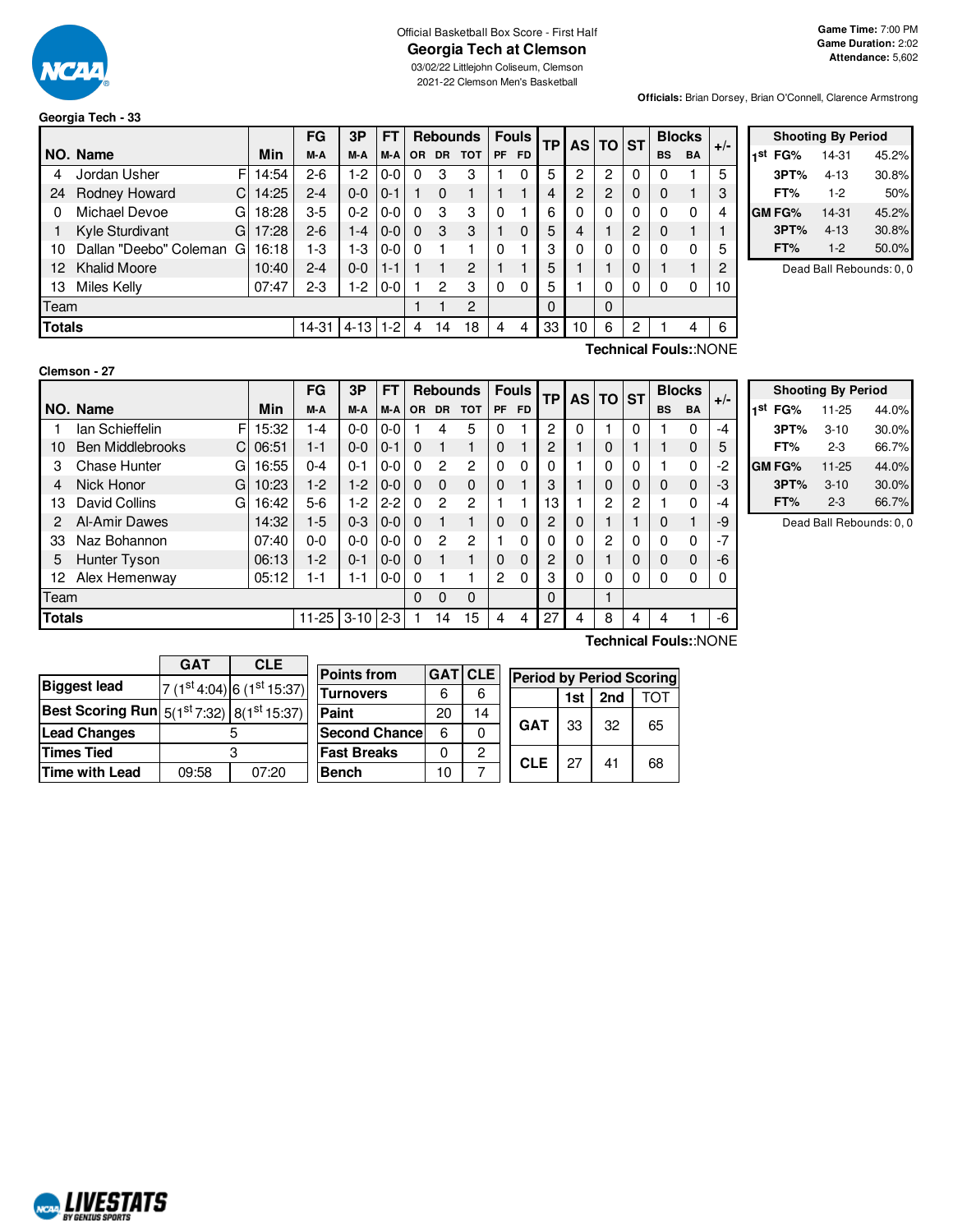

### **Georgia Tech at Clemson**

**Officials:** Brian Dorsey, Brian O'Connell, Clarence Armstrong

#### **Period 2**

| <b>Quarter Starters:</b> |                                                       |                |              |             |                                         |                                                             |
|--------------------------|-------------------------------------------------------|----------------|--------------|-------------|-----------------------------------------|-------------------------------------------------------------|
| <b>CLE</b>               | 3 Hunter C                                            | 4 Honor N      | 5 Tyson H    |             | 10 Middlebrooks B                       | 13 Collins D                                                |
| <b>GAT</b>               | 0 Devoe M                                             | 1 Sturdivant K | 4 Usher J    |             | 10 Coleman D                            | 24 Howard R                                                 |
| <b>Game Time</b>         | <b>CLE</b>                                            |                | <b>Score</b> | <b>Diff</b> |                                         | <b>GAT</b>                                                  |
| 20:00                    | 1 SCHIEFFELIN I substitution out                      |                |              |             |                                         |                                                             |
| 20:00                    | 2 DAWES A substitution out                            |                |              |             |                                         |                                                             |
| 20:00                    | 4 HONOR N substitution in                             |                |              |             |                                         |                                                             |
| 20:00                    | 10 MIDDLEBROOKS B substitution in                     |                |              |             |                                         |                                                             |
| 20:00                    |                                                       |                |              |             | 13 KELLY M substitution out             |                                                             |
| 20:00                    |                                                       |                |              |             | 4 USHER J substitution in               |                                                             |
| 19:32                    | 5 TYSON H 2pt FG in the paint, jump shot made (4)     |                | 29-33        | $-4$        |                                         |                                                             |
| 19:02                    |                                                       |                |              |             | 1 STURDIVANT K 3pt FG, jump shot missed |                                                             |
| 19:02                    |                                                       |                |              |             | 24 HOWARD R offensive rebound (2)       |                                                             |
| 19:02                    | 10 MIDDLEBROOKS B foul personal (1 - 1)               |                |              |             | 24 HOWARD R foul drawn (2)              |                                                             |
| 18:45                    |                                                       |                |              |             | missed                                  | 4 USHER J 2pt FG second chance outside the paint, jump shot |
| 18:43                    | 13 COLLINS D defensive rebound (3)                    |                |              |             |                                         |                                                             |
| 18:30                    | 4 HONOR N 2pt FG in the paint, jump shot made (5)     |                | 31-33        | -2          |                                         |                                                             |
| 18:07                    | 5 TYSON H foul shooting (1 - 2)                       |                |              |             | 24 HOWARD R foul drawn (3)              |                                                             |
| 18:07                    |                                                       |                | 31-34        | -3          | 24 HOWARD R free throw 1 - 2 made (5)   |                                                             |
| 18:07                    |                                                       |                | 31-35        | -4          | 24 HOWARD R free throw 2 - 2 made (6)   |                                                             |
| 17:56                    | 10 MIDDLEBROOKS B 2pt FG in the paint, layup made (4) |                | 33-35        | -2          |                                         |                                                             |
| 17:56                    | 3 HUNTER C assist (2)                                 |                |              |             |                                         |                                                             |
| 17:56                    | 10 MIDDLEBROOKS B foul drawn (2)                      |                |              |             | 24 HOWARD R foul shooting (2 - 1)       |                                                             |
| 17:56                    | 10 MIDDLEBROOKS B free throw 1 - 1 made (5)           |                | 34-35        | $-1$        |                                         |                                                             |
| 17:42                    |                                                       |                | 34-37        | -3          |                                         | 1 STURDIVANT K 2pt FG in the paint, jump shot made (7)      |
| 17:25                    | 4 HONOR N 3pt FG, jump shot missed                    |                |              |             |                                         |                                                             |
| 17:23                    |                                                       |                |              |             | 0 DEVOE M defensive rebound (4)         |                                                             |
| 17:18                    |                                                       |                |              |             |                                         | 24 HOWARD R 2pt FG in the paint, jump shot blocked          |
| 17:18                    | 10 MIDDLEBROOKS B block (2)                           |                |              |             |                                         |                                                             |
| 17:15                    | 13 COLLINS D defensive rebound (4)                    |                |              |             |                                         |                                                             |
| 17:10                    | 13 COLLINS D 3pt FG, jump shot missed                 |                |              |             |                                         |                                                             |
| 17:08                    |                                                       |                |              |             | 4 USHER J defensive rebound (4)         |                                                             |
| 17:03                    |                                                       |                | 34-40        | -6          | 0 DEVOE M 3pt FG, jump shot made (9)    |                                                             |
| 16:42                    | 5 TYSON H 2pt FG in the paint, jump shot made (6)     |                | 36-40        | -4          |                                         |                                                             |
| 16:42                    | 3 HUNTER C assist (3)                                 |                |              |             |                                         |                                                             |
| 16:26                    | 5 TYSON H foul shooting (2 - 3)                       |                |              |             | 4 USHER J foul drawn (1)                |                                                             |
| 16:26                    |                                                       |                | 36-41        | -5          | 4 USHER J free throw 1 - 2 made (6)     |                                                             |
| 16:26                    | 4 HONOR N substitution out                            |                |              |             |                                         |                                                             |
| 16:26                    | 5 TYSON H substitution out                            |                |              |             |                                         |                                                             |
| 16:26                    | 10 MIDDLEBROOKS B substitution out                    |                |              |             |                                         |                                                             |
| 16:26                    | 1 SCHIEFFELIN I substitution in                       |                |              |             |                                         |                                                             |
| 16:26                    | 2 DAWES A substitution in                             |                |              |             |                                         |                                                             |
| 16:26                    | 33 BOHANNON N substitution in                         |                |              |             |                                         |                                                             |
| 16:26                    |                                                       |                | 36-42        | -6          | 4 USHER J free throw 2 - 2 made (7)     |                                                             |
| 16:12                    | 3 HUNTER C turnover bad pass (1)                      |                |              |             |                                         |                                                             |
| 15:50                    | 2 DAWES A steal (2)                                   |                |              |             | 24 HOWARD R turnover bad pass (3)       |                                                             |

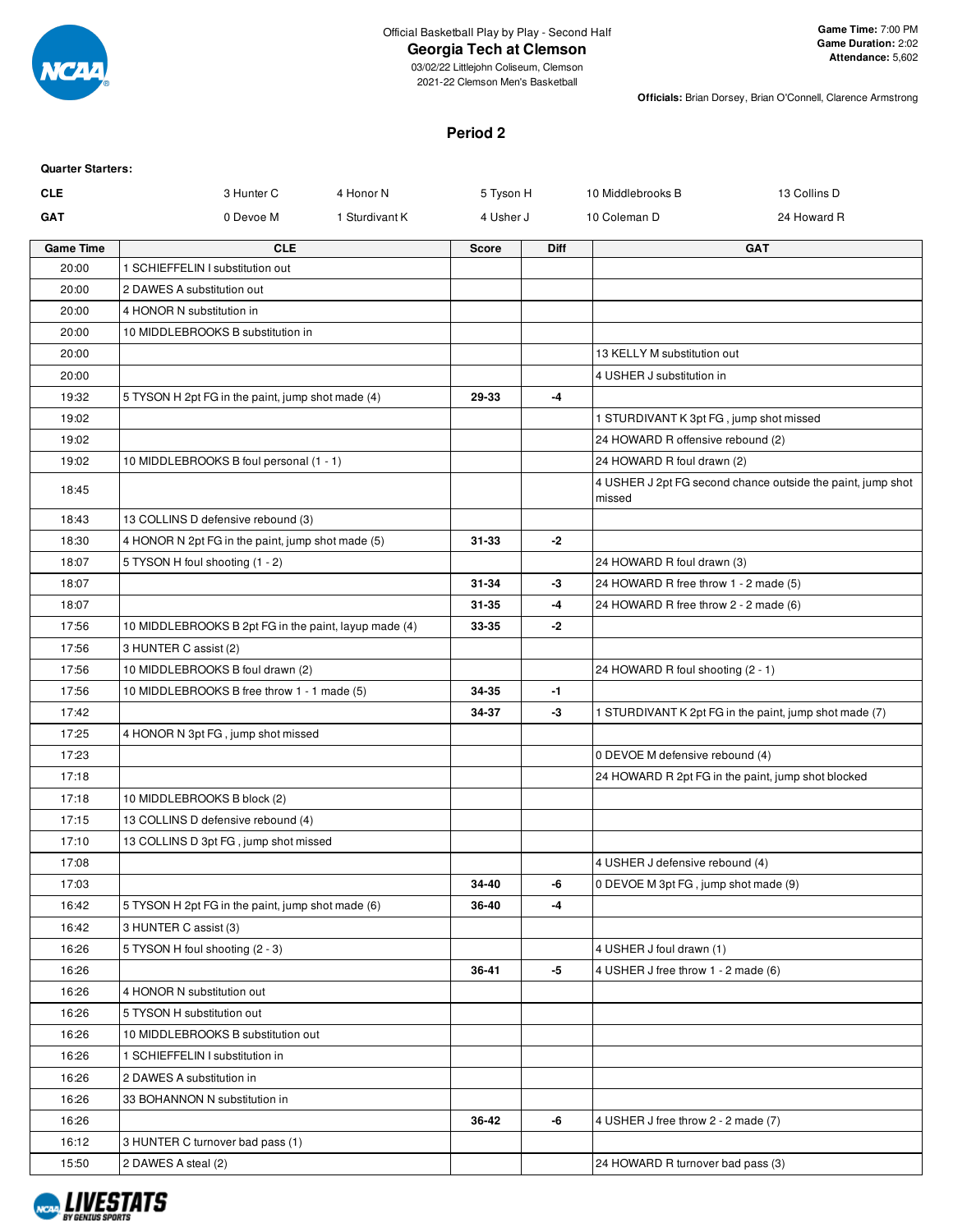

### **Georgia Tech at Clemson**

**Officials:** Brian Dorsey, Brian O'Connell, Clarence Armstrong

| <b>Game Time</b> | <b>CLE</b>                                                 | <b>Score</b> | Diff          | <b>GAT</b>                                             |
|------------------|------------------------------------------------------------|--------------|---------------|--------------------------------------------------------|
| 15:28            | 2 DAWES A 3pt FG from turnover, jump shot missed           |              |               |                                                        |
| 15:26            |                                                            |              |               | 4 USHER J defensive rebound (5)                        |
| 15:06            |                                                            |              | Timeout media |                                                        |
| 15:01            |                                                            | 36-44        | -8            | 1 STURDIVANT K 2pt FG in the paint, jump shot made (9) |
| 14:39            | 1 SCHIEFFELIN I 2pt FG in the paint, hook shot missed      |              |               |                                                        |
| 14:38            |                                                            |              |               | 24 HOWARD R defensive rebound (3)                      |
| 14:39            | 1 SCHIEFFELIN I foul personal (1 - 4)                      |              |               | 24 HOWARD R foul drawn (4)                             |
| 14:39            | 2 DAWES A substitution out                                 |              |               |                                                        |
| 14:39            | 12 HEMENWAY A substitution in                              |              |               |                                                        |
| 14:23            |                                                            | 36-46        | $-10$         | 0 DEVOE M 2pt FG in the paint, layup made (11)         |
| 14:01            | 12 HEMENWAY A 3pt FG, jump shot missed                     |              |               |                                                        |
| 13:58            |                                                            |              |               | 0 DEVOE M defensive rebound (5)                        |
| 13:53            |                                                            | 36-49        | $-13$         | 1 STURDIVANT K 3pt FG fast break, jump shot made (12)  |
| 13:53            |                                                            |              |               | 10 COLEMAN D assist (1)                                |
| 13:42            | Timeout 30 Sec                                             |              |               |                                                        |
| 13:42            | 33 BOHANNON N substitution out                             |              |               |                                                        |
| 13:42            | 5 TYSON H substitution in                                  |              |               |                                                        |
| 13:29            | 3 HUNTER C turnover bad pass (2)                           |              |               | 1 STURDIVANT K steal (3)                               |
| 13:29            | 5 TYSON H steal (1)                                        |              |               | 4 USHER J turnover lost ball (3)                       |
|                  | 13 COLLINS D 2pt FG from turnover in the paint, layup made |              |               |                                                        |
| 13:17            | (15)                                                       | 38-49        | $-11$         |                                                        |
| 13:17            | 1 SCHIEFFELIN I assist (1)                                 |              |               |                                                        |
| 12:46            |                                                            | 38-51        | $-13$         | 24 HOWARD R 2pt FG in the paint, layup made (8)        |
| 12:46            |                                                            |              |               | 0 DEVOE M assist (1)                                   |
| 12:29            | 5 TYSON H 2pt FG in the paint, layup made (8)              | 40-51        | $-11$         |                                                        |
| 12:10            |                                                            | 40-53        | $-13$         | 24 HOWARD R 2pt FG in the paint, layup made (10)       |
| 12:10            |                                                            |              |               | 1 STURDIVANT K assist (5)                              |
| 11:52            | 1 SCHIEFFELIN I 2pt FG in the paint, dunk, made (4)        | 42-53        | $-11$         |                                                        |
| 11:52            | 13 COLLINS D assist (2)                                    |              |               |                                                        |
| 11:28            |                                                            |              |               | 1 STURDIVANT K 3pt FG, jump shot missed                |
| 11:27            | 3 HUNTER C defensive rebound (3)                           |              |               |                                                        |
| 11:24            | 3 HUNTER C foul drawn (1)                                  |              |               | 4 USHER J foul shooting (2 - 2)                        |
| 11:24            |                                                            |              | Timeout media |                                                        |
| 11:24            | 12 HEMENWAY A substitution out                             |              |               |                                                        |
| 11:24            | 2 DAWES A substitution in                                  |              |               |                                                        |
| 11:24            | 3 HUNTER C free throw fast break 1 - 2 made (1)            | 43-53        | -10           |                                                        |
| 11:24            | 3 HUNTER C free throw fast break 2 - 2 made (2)            | 44-53        | -9            |                                                        |
| 10:59            |                                                            |              |               | 4 USHER J 2pt FG in the paint, jump shot missed        |
| 10:58            | 3 HUNTER C defensive rebound (4)                           |              |               |                                                        |
| 10:45            | 1 SCHIEFFELIN I turnover travel (2)                        |              |               |                                                        |
| 10:45            |                                                            |              |               | 4 USHER J substitution out                             |
| 10:45            |                                                            |              |               | 12 MOORE K substitution in                             |
| 10:20            |                                                            |              |               | 12 MOORE K 3pt FG from turnover, jump shot missed      |
| 10:18            | 5 TYSON H defensive rebound (2)                            |              |               |                                                        |
| 10:12            | 5 TYSON H 3pt FG, jump shot missed                         |              |               |                                                        |
| 10:09            |                                                            |              |               | 1 STURDIVANT K defensive rebound (4)                   |
| 10:04            | 3 HUNTER C steal (1)                                       |              |               | 1 STURDIVANT K turnover bad pass (2)                   |
| 10:01            | 3 HUNTER C foul drawn (2)                                  |              |               | 12 MOORE K foul personal (2 - 3)                       |
| 09:44            | 1 SCHIEFFELIN I turnover bad pass (3)                      |              |               | 1 STURDIVANT K steal (4)                               |

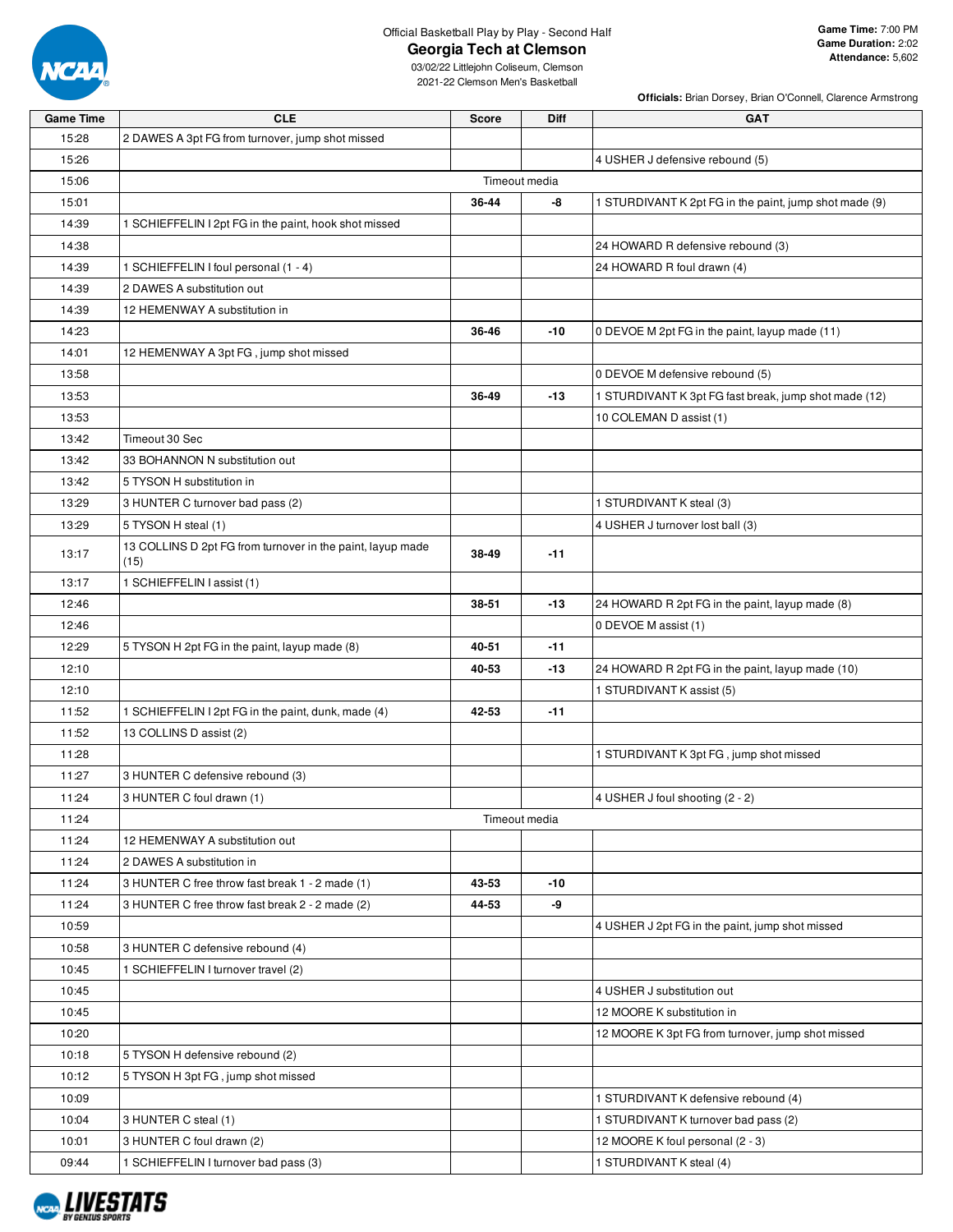

### **Georgia Tech at Clemson**

**Officials:** Brian Dorsey, Brian O'Connell, Clarence Armstrong

| <b>Game Time</b> | <b>CLE</b>                                                         | <b>Score</b> | <b>Diff</b>   | <b>GAT</b>                                                        |
|------------------|--------------------------------------------------------------------|--------------|---------------|-------------------------------------------------------------------|
| 09:35            |                                                                    | 44-55        | $-11$         | 10 COLEMAN D 2pt FG from turnover in the paint, layup made<br>(5) |
| 09:08            | 1 SCHIEFFELIN I foul drawn (2)                                     |              |               | 24 HOWARD R foul personal (3 - 4)                                 |
| 09:08            | 3 HUNTER C substitution out                                        |              |               |                                                                   |
| 09:08            | 5 TYSON H substitution out                                         |              |               |                                                                   |
| 09:08            | 12 HEMENWAY A substitution in                                      |              |               |                                                                   |
| 09:08            | 33 BOHANNON N substitution in                                      |              |               |                                                                   |
| 09:03            | 2 DAWES A 3pt FG, jump shot missed                                 |              |               |                                                                   |
| 09:01            |                                                                    |              |               | 0 DEVOE M defensive rebound (6)                                   |
| 08:32            |                                                                    |              |               | 12 MOORE K 2pt FG in the paint, jump shot missed                  |
| 08:30            | 2 DAWES A defensive rebound (2)                                    |              |               |                                                                   |
| 08:23            | 1 SCHIEFFELIN I 2pt FG in the paint, layup made (6)                | 46-55        | -9            |                                                                   |
| 08:23            | 33 BOHANNON N assist (1)                                           |              |               |                                                                   |
| 07:50            |                                                                    |              |               | 12 MOORE K 3pt FG, jump shot missed                               |
| 07:47            | 1 SCHIEFFELIN I defensive rebound (6)                              |              |               |                                                                   |
| 07:45            | 13 COLLINS D foul drawn (2)                                        |              |               | 0 DEVOE M foul personal (1 - 5)                                   |
| 07:45            |                                                                    |              | Timeout media |                                                                   |
| 07:45            | 1 SCHIEFFELIN I substitution out                                   |              |               |                                                                   |
| 07:45            | 10 MIDDLEBROOKS B substitution in                                  |              |               |                                                                   |
| 07:45            |                                                                    |              |               | 10 COLEMAN D substitution out                                     |
| 07:45            |                                                                    |              |               | 12 MOORE K substitution out                                       |
| 07:45            |                                                                    |              |               | 4 USHER J substitution in                                         |
| 07:45            |                                                                    |              |               | 13 KELLY M substitution in                                        |
| 07:39            | 12 HEMENWAY A 3pt FG, jump shot missed                             |              |               |                                                                   |
| 07:35            |                                                                    |              |               | 13 KELLY M defensive rebound (4)                                  |
| 07:11            |                                                                    |              |               | 0 DEVOE M 2pt FG in the paint, layup missed                       |
| 07:07            | 13 COLLINS D defensive rebound (5)                                 |              |               |                                                                   |
| 06:59            | 2 DAWES A 3pt FG, jump shot made (5)                               | 49-55        | -6            |                                                                   |
| 06:37            | jump ball situation                                                |              |               |                                                                   |
| 06:37            |                                                                    |              |               | Timeout 30 Sec                                                    |
| 06:34            |                                                                    |              |               | 13 KELLY M 2pt FG outside the paint, jump shot missed             |
| 06:32            | 33 BOHANNON N defensive rebound (3)                                |              |               |                                                                   |
| 06:28            | 33 BOHANNON N 2pt FG in the paint, layup made (2)                  | 51-55        | -4            |                                                                   |
| 06:13            | 13 COLLINS D foul drawn (3)                                        |              |               | 0 DEVOE M foul offensive (2 - 6)                                  |
| 06:13            |                                                                    |              |               | 0 DEVOE M turnover offensive (1)                                  |
| 06:13            |                                                                    |              |               | 0 DEVOE M substitution out                                        |
| 06:13            |                                                                    |              |               | 10 COLEMAN D substitution in                                      |
| 05:49            | 13 COLLINS D 2pt FG from turnover in the paint, layup made<br>(17) | 53-55        | -2            |                                                                   |
| 05:49            | 10 MIDDLEBROOKS B assist (2)                                       |              |               |                                                                   |
| 05:26            |                                                                    |              |               | 4 USHER J 3pt FG, jump shot missed                                |
| 05:24            | defensive rebound (25)                                             |              |               |                                                                   |
| 05:24            |                                                                    |              |               | 13 KELLY M substitution out                                       |
| 05:24            |                                                                    |              |               | 0 DEVOE M substitution in                                         |
| 05:12            | 2 DAWES A 3pt FG, jump shot made (8)                               | 56-55        | $\mathbf{1}$  |                                                                   |
| 05:12            | 13 COLLINS D assist (3)                                            |              |               |                                                                   |
| 04:50            |                                                                    | 56-58        | $-2$          | 0 DEVOE M 3pt FG, jump shot made (14)                             |
| 04:50            |                                                                    |              |               | 24 HOWARD R assist (3)                                            |
| 04:31            | 10 MIDDLEBROOKS B turnover bad pass (1)                            |              |               | 0 DEVOE M steal (1)                                               |

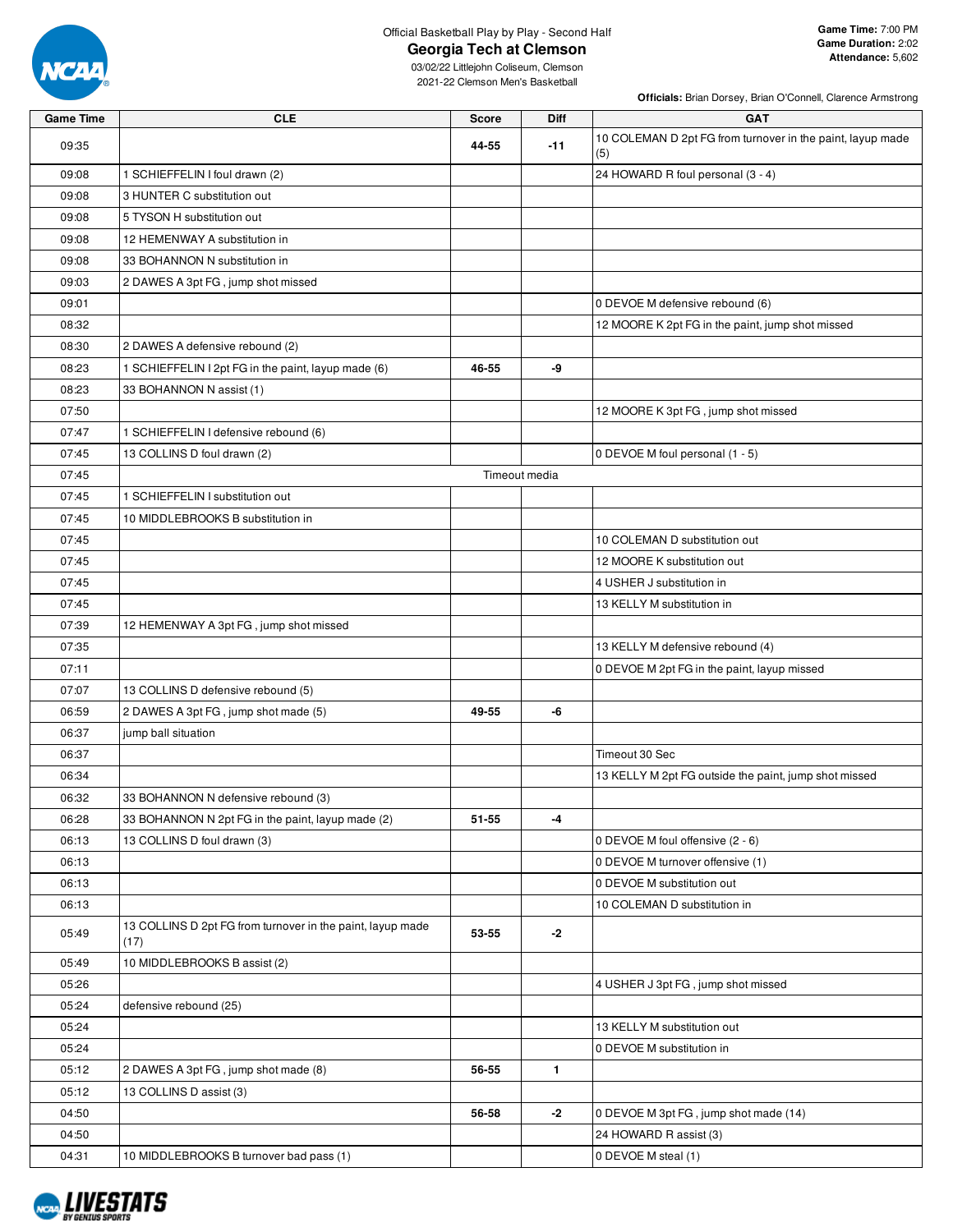

**Georgia Tech at Clemson**

**Officials:** Brian Dorsey, Brian O'Connell, Clarence Armstrong

| <b>Game Time</b> | <b>CLE</b>                                                           | <b>Score</b>  | Diff         | <b>GAT</b>                                                                  |
|------------------|----------------------------------------------------------------------|---------------|--------------|-----------------------------------------------------------------------------|
| 04:29            |                                                                      | 56-60         | -4           | 4 USHER J 2pt FG fast break from turnover in the paint, layup<br>made $(9)$ |
| 04:29            |                                                                      |               |              | 0 DEVOE M assist (2)                                                        |
| 04:29            | 12 HEMENWAY A substitution out                                       |               |              |                                                                             |
| 04:29            | 3 HUNTER C substitution in                                           |               |              |                                                                             |
| 04:07            | 3 HUNTER C 3pt FG, jump shot made (5)                                | 59-60         | $-1$         |                                                                             |
| 04:07            | 13 COLLINS D assist (4)                                              |               |              |                                                                             |
| 03:50            | jump ball situation                                                  |               |              |                                                                             |
| 03:50            | 10 MIDDLEBROOKS B steal (2)                                          |               |              | 24 HOWARD R turnover lost ball (4)                                          |
| 03:50            |                                                                      | Timeout media |              |                                                                             |
| 03:28            | 10 MIDDLEBROOKS B 2pt FG from turnover in the paint, layup<br>missed |               |              |                                                                             |
| 03:25            |                                                                      |               |              | 10 COLEMAN D defensive rebound (2)                                          |
| 03:20            |                                                                      |               |              | 1 STURDIVANT K 2pt FG in the paint, layup missed                            |
| 03:20            | defensive rebound (26)                                               |               |              |                                                                             |
| 03:07            | 33 BOHANNON N 2pt FG in the paint, layup made (4)                    | 61-60         | 1.           |                                                                             |
| 03:07            | 3 HUNTER C assist (4)                                                |               |              |                                                                             |
| 02:59            |                                                                      |               |              | Timeout 30 Sec                                                              |
| 02:59            | 10 MIDDLEBROOKS B substitution out                                   |               |              |                                                                             |
| 02:59            | 5 TYSON H substitution in                                            |               |              |                                                                             |
| 02:37            | 5 TYSON H foul shooting (3 - 5)                                      |               |              | 0 DEVOE M foul drawn (2)                                                    |
| 02:37            |                                                                      | 61-61         | 0            | 0 DEVOE M free throw 1 - 2 made (15)                                        |
| 02:37            |                                                                      |               |              | 0 DEVOE M free throw 2 - 2 missed                                           |
| 02:37            | 13 COLLINS D defensive rebound (6)                                   |               |              |                                                                             |
| 02:11            | 2 DAWES A 3pt FG, jump shot missed                                   |               |              |                                                                             |
| 02:09            |                                                                      |               |              | 0 DEVOE M defensive rebound (7)                                             |
| 01:56            | 13 COLLINS D foul drawn (4)                                          |               |              | 4 USHER J foul offensive (3 - 7)                                            |
| 01:56            |                                                                      |               |              | 4 USHER J turnover offensive (4)                                            |
| 01:38            | 33 BOHANNON N 2pt FG from turnover in the paint, layup made<br>(6)   | 63-61         | $\mathbf{2}$ |                                                                             |
| 01:30            |                                                                      |               |              | Timeout 60 Sec                                                              |
| 01:18            |                                                                      | 63-63         | 0            | 10 COLEMAN D 2pt FG in the paint, jump shot made (7)                        |
| 01:18            | 3 HUNTER C foul shooting (1 - 6)                                     |               |              | 10 COLEMAN D foul drawn (2)                                                 |
| 01:18            |                                                                      | 63-64         | $-1$         | 10 COLEMAN D free throw 1 - 1 made (8)                                      |
| 00:58            | 33 BOHANNON N 2pt FG in the paint, layup missed                      |               |              |                                                                             |
| 00:56            | 13 COLLINS D offensive rebound (7)                                   |               |              |                                                                             |
| 00:56            | 13 COLLINS D 2pt FG second chance in the paint, layup made<br>(19)   | 65-64         | $\mathbf{1}$ |                                                                             |
| 00:43            |                                                                      |               |              | 0 DEVOE M 2pt FG in the paint, layup missed                                 |
| 00:42            |                                                                      |               |              | 24 HOWARD R offensive rebound (4)                                           |
| 00:42            | 33 BOHANNON N foul shooting (2 - 7)                                  |               |              | 24 HOWARD R foul drawn (5)                                                  |
| 00:42            |                                                                      |               |              | 24 HOWARD R free throw 1 - 2 missed                                         |
| 00:42            |                                                                      |               |              | offensive dead ball rebound (1)                                             |
| 00:42            |                                                                      | 65-65         | 0            | 24 HOWARD R free throw 2 - 2 made (11)                                      |
| 00:33            | Timeout 60 Sec                                                       |               |              |                                                                             |
| 00:14            | 33 BOHANNON N 2pt FG in the paint, layup made (8)                    | 67-65         | $\mathbf{2}$ |                                                                             |
| 00:14            | 33 BOHANNON N foul drawn (1)                                         |               |              | 0 DEVOE M foul shooting (3 - 8)                                             |
| 00:14            | Timeout 30 Sec                                                       |               |              |                                                                             |
| 00:14            |                                                                      |               |              | 24 HOWARD R substitution out                                                |
| 00:14            |                                                                      |               |              | 13 KELLY M substitution in                                                  |

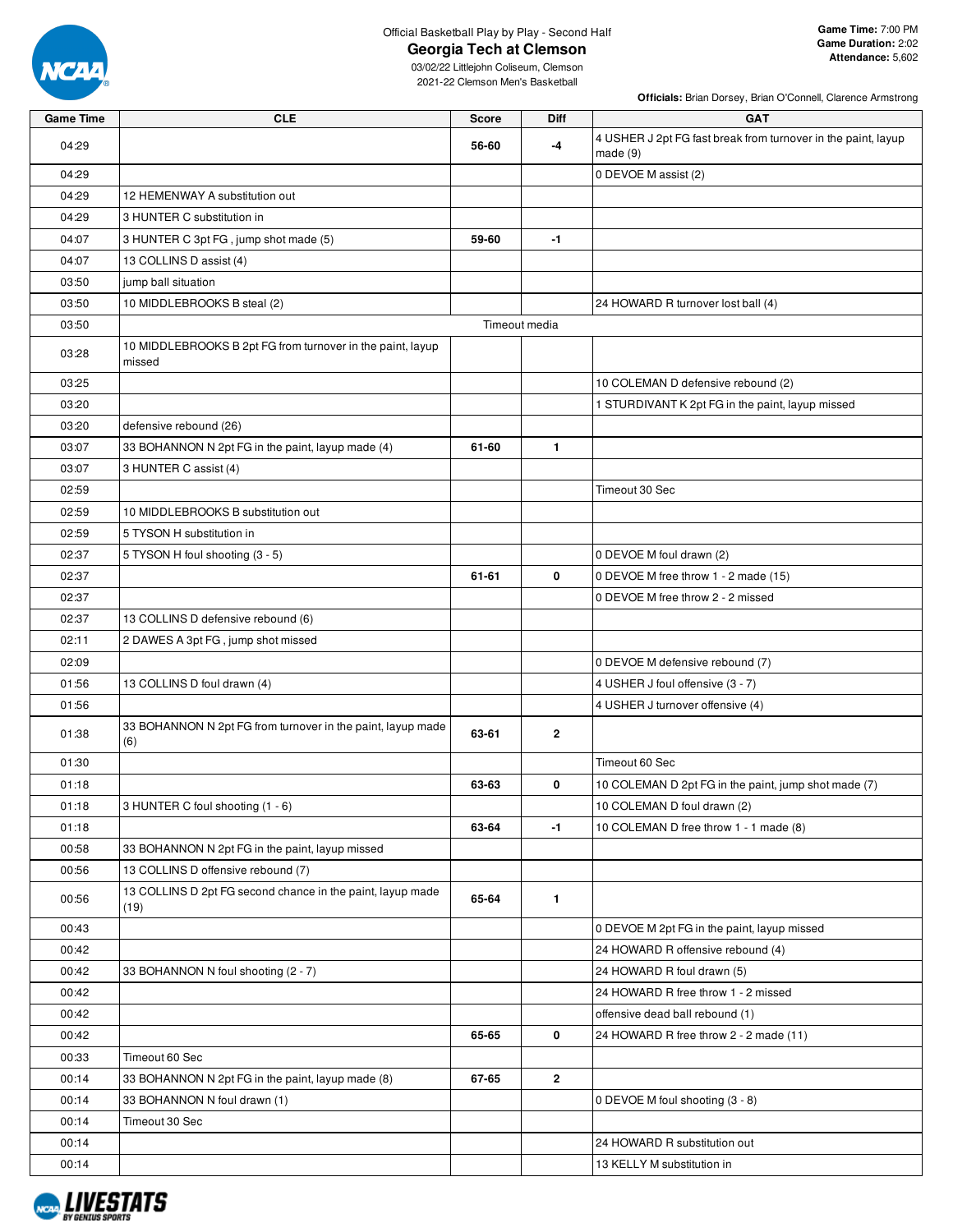

# **Georgia Tech at Clemson**

03/02/22 Littlejohn Coliseum, Clemson 2021-22 Clemson Men's Basketball

**Officials:** Brian Dorsey, Brian O'Connell, Clarence Armstrong

| <b>Game Time</b> | <b>CLE</b>                              | <b>Score</b> | <b>Diff</b> | <b>GAT</b>                                                |  |  |  |  |  |  |  |
|------------------|-----------------------------------------|--------------|-------------|-----------------------------------------------------------|--|--|--|--|--|--|--|
| 00:14            | 33 BOHANNON N free throw 1 - 1 made (9) | 68-65        | 3           |                                                           |  |  |  |  |  |  |  |
| 00:14            | 33 BOHANNON N substitution out          |              |             |                                                           |  |  |  |  |  |  |  |
| 00:14            | 4 HONOR N substitution in               |              |             |                                                           |  |  |  |  |  |  |  |
| 00:01            |                                         |              |             | 1 STURDIVANT K 2pt FG outside the paint, jump shot missed |  |  |  |  |  |  |  |
| 00:00            |                                         |              |             | 13 KELLY M offensive rebound (5)                          |  |  |  |  |  |  |  |
|                  | <b>END OF GAME</b>                      |              |             |                                                           |  |  |  |  |  |  |  |
|                  | <b>CLE 68-65 GAT</b>                    |              |             |                                                           |  |  |  |  |  |  |  |

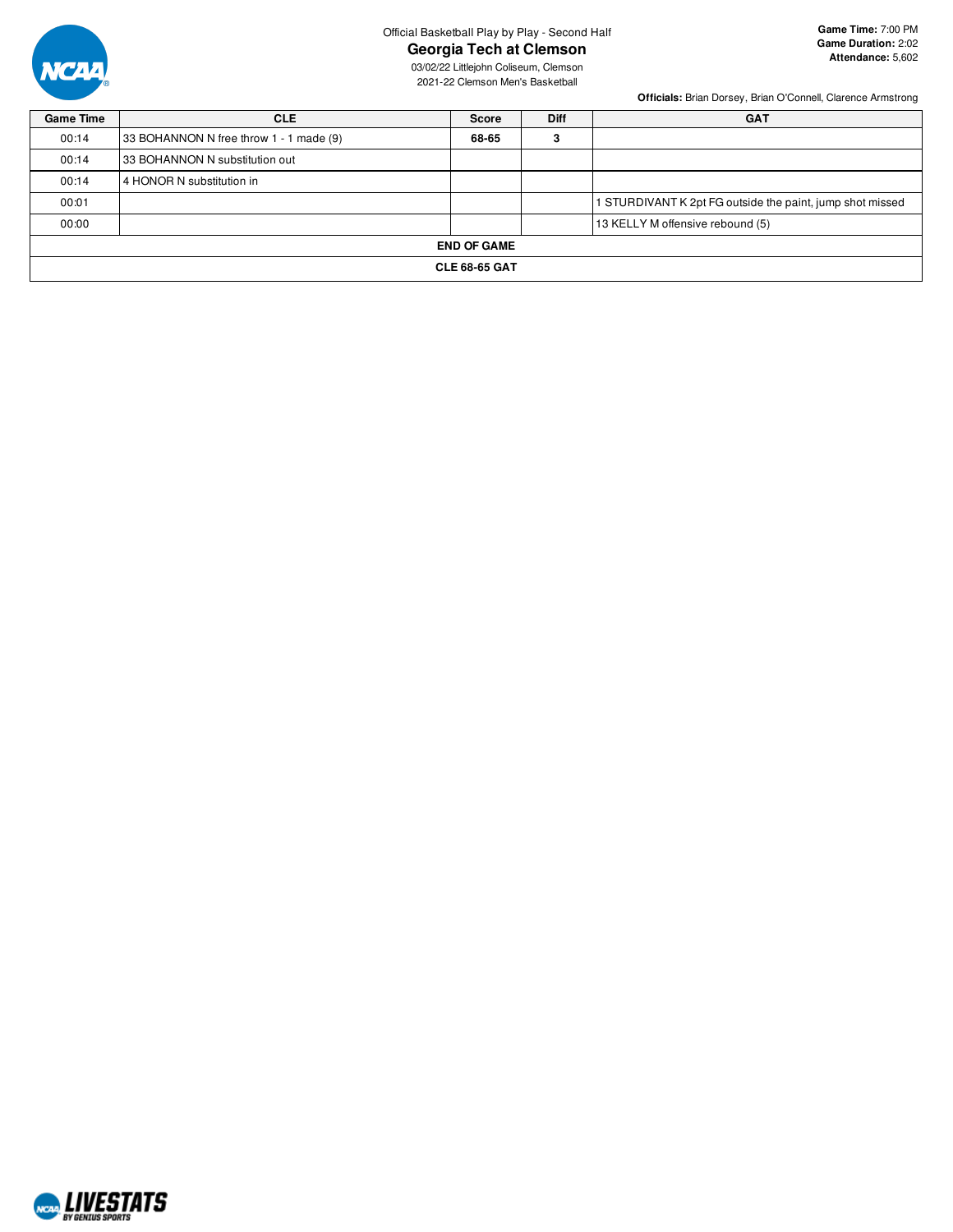

# Official Basketball Box Score - Second Half

03/02/22 Littlejohn Coliseum, Clemson 2021-22 Clemson Men's Basketball

**Officials:** Brian Dorsey, Brian O'Connell, Clarence Armstrong

|               |                        |   |       | FG      | 3P          | <b>FT</b>         |           |           | <b>Rebounds</b> |          | <b>Fouls</b> |   |   | ΤP |   | AS TO ST  |           |      | <b>Blocks</b> | $+/-$ |
|---------------|------------------------|---|-------|---------|-------------|-------------------|-----------|-----------|-----------------|----------|--------------|---|---|----|---|-----------|-----------|------|---------------|-------|
|               | NO. Name               |   | Min   | M-A     | M-A         | M-A               | <b>OR</b> | <b>DR</b> | <b>TOT</b>      | PF       | <b>FD</b>    |   |   |    |   | <b>BS</b> | <b>BA</b> |      |               |       |
| 4             | Jordan Usher           | F | 17:00 | 1-4     | $0 - 1$     | $2 - 2$           |           | 2         | 2               | 2        |              | 4 |   | 2  | 0 | 0         | 0         | -9   |               |       |
| 24            | Rodney Howard          | C | 19:45 | $2 - 3$ |             | $0 - 0$ 3-4       | 2         |           | 3               | 2        | 4            | 7 |   | 2  | 0 | 0         |           | -8   |               |       |
| 0             | Michael Devoe          | G | 19:11 | $3-5$   |             | $2 - 2 1 - 2$     |           | 4         | 4               | З        |              | 9 | 2 |    |   | 0         | 0         | $-7$ |               |       |
|               | Kyle Sturdivant        | G | 20:00 | $3 - 7$ |             | $1-3$   0-0       |           |           |                 | $\Omega$ | 0            | 7 |   |    | 2 | 0         | 0         | -9   |               |       |
| 10            | Dallan "Deebo" Coleman | G | 18:28 | $2-2$   | $0 - 0$ 1-1 |                   |           |           |                 | 0        |              | 5 |   | 0  | 0 | 0         | 0         | -4   |               |       |
| 12.           | <b>Khalid Moore</b>    |   | 03:00 | $0 - 3$ |             | $0-2$   0-0       |           | 0         | 0               |          | 0            | 0 |   | 0  | 0 | 0         | 0         |      |               |       |
| 13            | Miles Kelly            |   | 02:36 | $0 - 1$ |             | $0 - 0$   $0 - 0$ |           |           | 2               | $\Omega$ | $\Omega$     | 0 | 0 | 0  | 0 | 0         | 0         | -8   |               |       |
| Team          |                        |   |       | 0       | 0           | $\Omega$          |           |           | $\Omega$        |          | $\Omega$     |   |   |    |   |           |           |      |               |       |
| <b>Totals</b> |                        |   | 11-25 |         | $3-8$   7-9 | 3                 | 10        | 13        | 8               |          | 32           | 5 | 6 | 3  |   |           | -9        |      |               |       |

|                     | <b>Shooting By Period</b> |       |  |  |  |  |  |  |  |  |  |
|---------------------|---------------------------|-------|--|--|--|--|--|--|--|--|--|
| <sub>2</sub> nd FG% | 11-25                     | 44.0% |  |  |  |  |  |  |  |  |  |
| 3PT%                | 3-8                       | 37.5% |  |  |  |  |  |  |  |  |  |
| FT%                 | 7-9                       | 77.8% |  |  |  |  |  |  |  |  |  |
| <b>GMFG%</b>        | $11 - 25$                 | 44.0% |  |  |  |  |  |  |  |  |  |
| 3PT%                | $3 - 8$                   | 37.5% |  |  |  |  |  |  |  |  |  |
| FT%                 | $7-9$                     | 77.8% |  |  |  |  |  |  |  |  |  |

Dead Ball Rebounds: 1, 0

| Clemson - 41 |  |  |
|--------------|--|--|
|              |  |  |

**Technical Fouls:**:NONE

|               |                              |            | FG      | 3P       | FT      |          |                | <b>Rebounds</b> |          | <b>Fouls</b> |          |          | TP          |          | AS TO ST  |             |       | <b>Blocks</b> |  |
|---------------|------------------------------|------------|---------|----------|---------|----------|----------------|-----------------|----------|--------------|----------|----------|-------------|----------|-----------|-------------|-------|---------------|--|
|               | NO. Name                     | <b>Min</b> | M-A     | M-A      | M-A     | OR.      | <b>DR</b>      | <b>TOT</b>      | PF       | <b>FD</b>    |          |          |             |          | <b>BS</b> | <b>BA</b>   | $+/-$ |               |  |
|               | lan Schieffelin<br>F         | 08:41      | $2-3$   | $0 - 0$  | $0 - 0$ | 0        |                |                 |          |              | 4        |          | 2           | $\Omega$ | $\Omega$  | $\Omega$    | -4    |               |  |
| 10            | <b>Ben Middlebrooks</b><br>C | 08:20      | $1-2$   | $0-0$    | $1 - 1$ | $\Omega$ | 0              | $\mathbf 0$     |          |              | 3        |          |             |          |           | 0           |       |               |  |
| 3             | Chase Hunter<br>G            | 15:21      | 1-1     | 1-1      | $2 - 2$ | 0        | $\overline{2}$ | 2               |          | 2            | 5        | 3        | 2           |          | 0         | 0           | 2     |               |  |
| 4             | Nick Honor<br>G              | 03:49      | $1-2$   | $0 - 1$  | $0 - 0$ | $\Omega$ | 0              | $\mathbf 0$     | 0        | $\Omega$     | 2        | $\Omega$ |             | $\Omega$ | $\Omega$  | $\mathbf 0$ |       |               |  |
| 13            | David Collins<br>G           | 20:00      | $3-4$   | $0 - 1$  | $0 - 0$ |          | 4              | 5               | 0        | 3            | 6        | 3        |             | 0        | 0         | $\Omega$    | 9     |               |  |
| 2             | Al-Amir Dawes                | 13:11      | $2 - 5$ | $2 - 5$  | $0 - 0$ | $\Omega$ |                |                 | $\Omega$ | $\Omega$     | 6        | $\Omega$ | $\mathbf 0$ |          | $\Omega$  | 0           | 11    |               |  |
| 33            | Naz Bohannon                 | 11:37      | $4 - 5$ | $0 - 0$  | $1 - 1$ | $\Omega$ |                |                 |          |              | 9        |          |             | 0        | 0         | $\mathbf 0$ | 6     |               |  |
| 12            | Alex Hemenway                | 07:54      | $0 - 2$ | $0 - 2$  | $0 - 0$ | 0        | $\Omega$       | $\mathbf 0$     | $\Omega$ | $\Omega$     | $\Omega$ | $\Omega$ |             | 0        | $\Omega$  | $\Omega$    |       |               |  |
| 5             | Hunter Tyson                 | 11:07      | 3-4     | $0 - 1$  | $0-0$   | 0        |                |                 | 3        | $\Omega$     | 6        | 0        |             |          | $\Omega$  | 0           | 5     |               |  |
| Team          |                              |            |         |          |         | 0        | $\overline{2}$ | 2               |          |              | $\Omega$ |          | $\Omega$    |          |           |             |       |               |  |
| <b>Totals</b> |                              |            | $17-28$ | $3 - 11$ | $4 - 4$ |          | 12             | 13              | 7        | 8            | 41       | 9        | 5           | 4        |           |             | 9     |               |  |

| <b>Shooting By Period</b> |          |        |  |  |  |  |  |  |  |  |  |
|---------------------------|----------|--------|--|--|--|--|--|--|--|--|--|
| 2 <sup>nd</sup> FG%       | 17-28    | 60.7%  |  |  |  |  |  |  |  |  |  |
| 3PT%                      | $3 - 11$ | 27.3%  |  |  |  |  |  |  |  |  |  |
| FT%                       | 4-4      | 100%   |  |  |  |  |  |  |  |  |  |
| GM FG%                    | 17-28    | 60.7%  |  |  |  |  |  |  |  |  |  |
| 3PT%                      | $3 - 11$ | 27.3%  |  |  |  |  |  |  |  |  |  |
| FT%                       | 4-4      | 100.0% |  |  |  |  |  |  |  |  |  |

Dead Ball Rebounds: 0, 0

|                         | <b>GAT</b>                            | <b>CLE</b> |  |  |  |  |  |
|-------------------------|---------------------------------------|------------|--|--|--|--|--|
| <b>Biggest lead</b>     | 13 $(2^{nd} 13:53)$ 3 $(2^{nd} 0:14)$ |            |  |  |  |  |  |
| <b>Best Scoring Run</b> | $9(2^{nd} 13:53)$   $12(2^{nd} 5:12)$ |            |  |  |  |  |  |
| <b>Lead Changes</b>     |                                       |            |  |  |  |  |  |
| <b>Times Tied</b>       | 3                                     |            |  |  |  |  |  |
| <b>Time with Lead</b>   | 16:25                                 | 01:41      |  |  |  |  |  |

| <b>Points from</b>    |    | <b>GATICLE</b> | <b>Period by Period Scoring</b> |                   |    |    |    |  |  |  |  |
|-----------------------|----|----------------|---------------------------------|-------------------|----|----|----|--|--|--|--|
| <b>Turnovers</b>      |    | 6              |                                 | 2nd<br>ומד<br>1st |    |    |    |  |  |  |  |
| Paint                 | 16 | 28             |                                 |                   | 33 | 32 |    |  |  |  |  |
| <b>Second Chancel</b> |    | 2              |                                 | <b>GAT</b>        |    |    | 65 |  |  |  |  |
| <b>Fast Breaks</b>    | 5  | 2              |                                 | <b>CLE</b>        | 27 | 41 |    |  |  |  |  |
| <b>Bench</b>          |    | 21             |                                 |                   |    |    | 68 |  |  |  |  |

**Technical Fouls:**:NONE